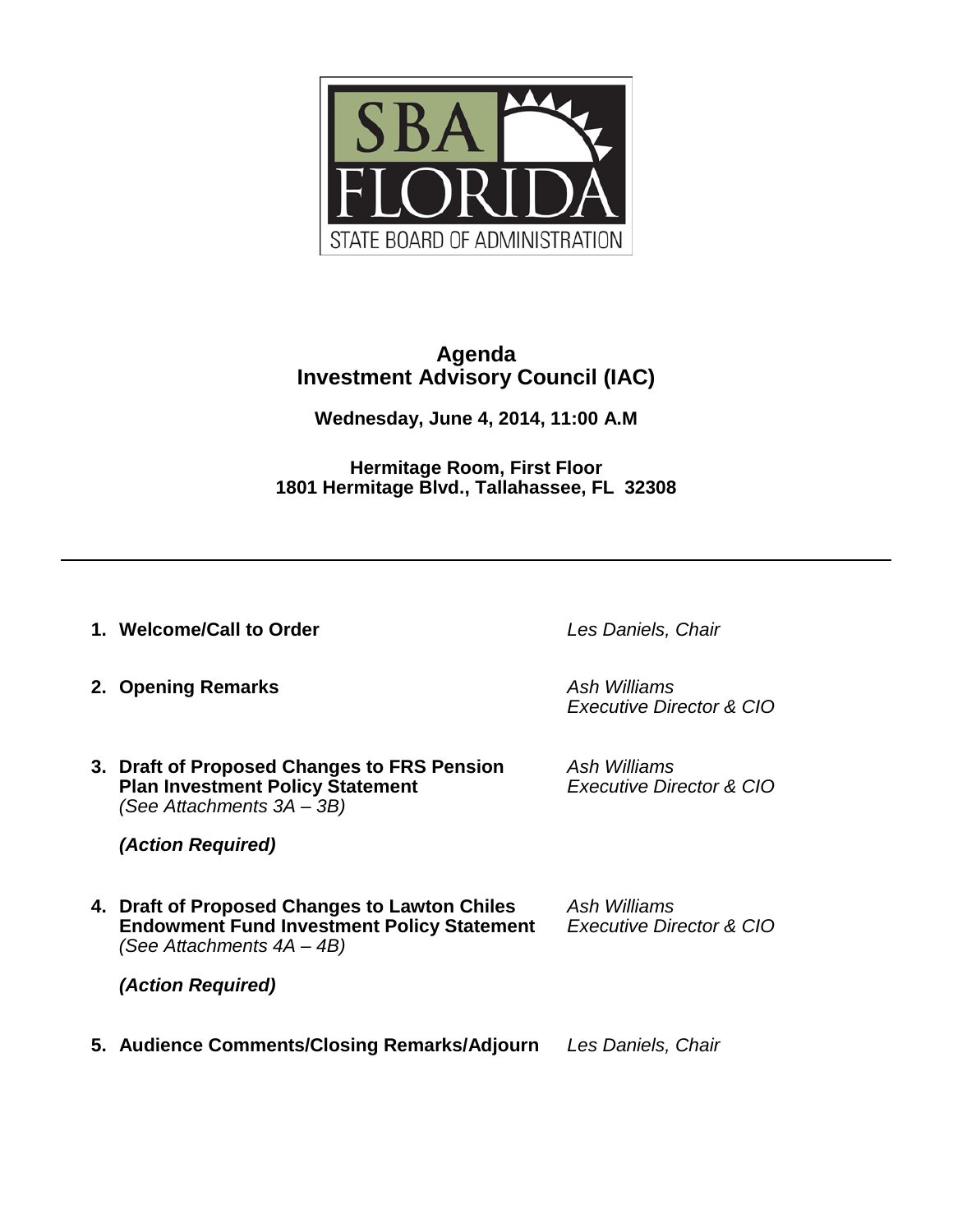## **FLORIDA RETIREMENT SYSTEM DEFINED BENEFIT PLAN INVESTMENT POLICY STATEMENT**

### **I. DEFINITIONS**

**Absolute Real Target Rate of Return** - The total rate of return by which the FRS Portfolio must grow, in excess of inflation as reported by the U.S. Department of Labor, Bureau of Labor Statistics (Consumer Price Index – All Urban Consumers), in order to achieve the long-run investment objective.

**Asset Class** - An asset class is an aggregation of one or more portfolios with the same principal asset type.<sup>[1](#page-1-0)</sup> For example, all of the portfolios whose principal asset type was stocks would be aggregated together as the Global Equity asset class. As such, it would contain primarily—but not exclusively—the principal asset type.

**Asset Type** - An asset type is a category of investment instrument such as common stock or bond.

**Portfolio** - A portfolio is the basic organization unit of the FRS Fund. Funds are managed within portfolios. A portfolio will typically contain one principal asset type (common stocks, for example), but may contain other asset types as well. The discretion for this mix of asset types is set out in guidelines for each portfolio.

### **II. OVERVIEW OF THE FRS AND SBA**

The State Board of Administration (Board) provides investment management of assets contributed and held on behalf of the Florida Retirement System (FRS). The investment of retirement assets is one aspect of the activity involved in the overall administration of the Florida Retirement System. The Division of Retirement (DOR), the administrative agency for the FRS, provides full accounting and administration of benefits and contributions, commissions actuarial studies, and proposes rules and regulations for the administration of the FRS. The State Legislature has the responsibility of setting contribution and benefit levels, and providing the statutory guidance for the administration of the FRS.

### **III. THE BOARD**

The State Board of Administration has the authority and responsibility for the investment of FRS assets. The Board consists of the Governor, as Chairman, the Chief Financial Officer, and the Attorney General. The Board has statutory responsibility for the investment of FRS assets, subject to limitations on investments as outlined in Section 215.47, Florida Statutes.

<span id="page-1-0"></span> $1$ <sup>1</sup> The Strategic Investments asset class is an exception, purposefully established to contain a variety of portfolios which may represent asset types and strategies not suitable for inclusion in other asset classes.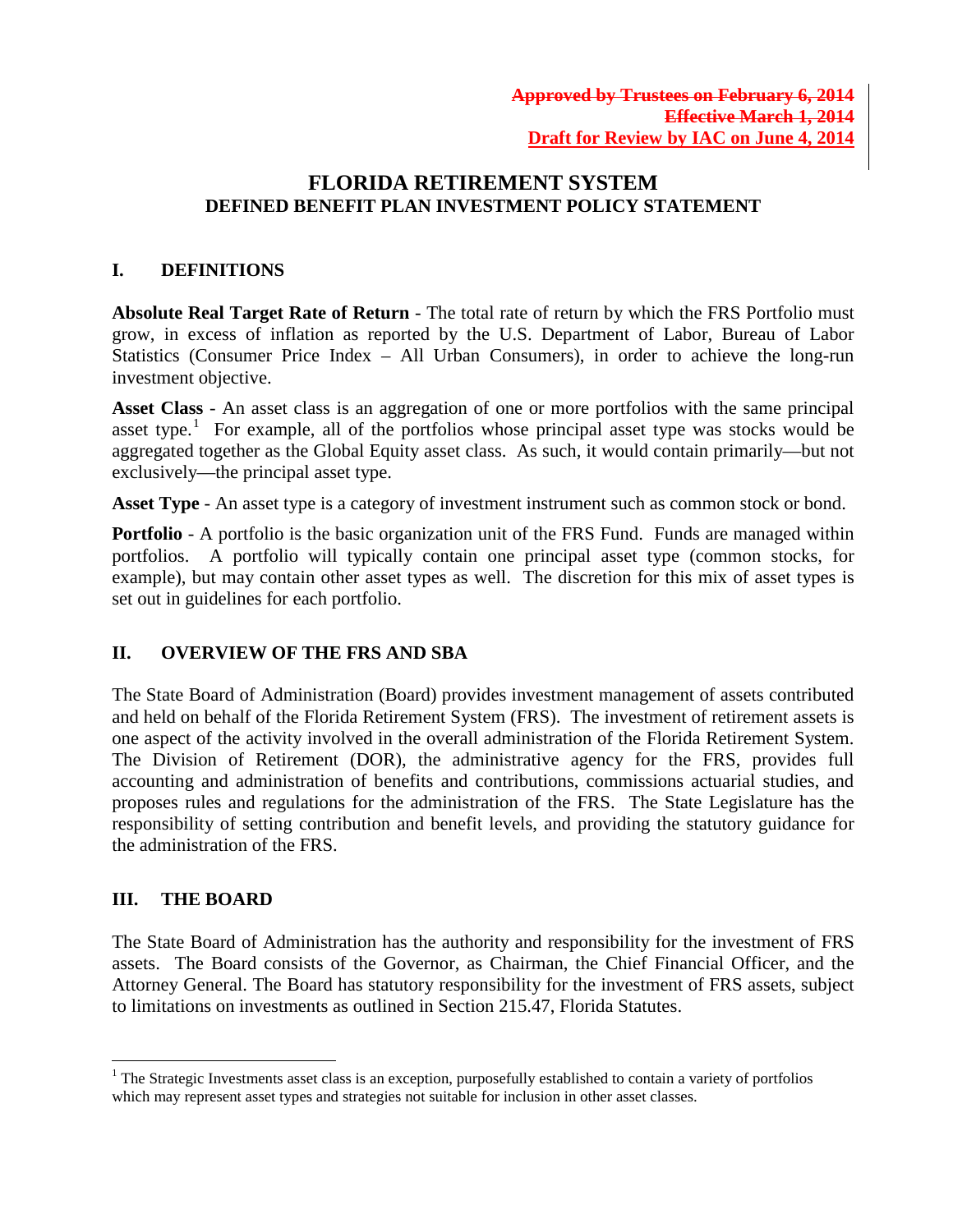The Board shall discharge its fiduciary duties in accordance with the Florida statutory fiduciary standards of care as contained in Sections 215.44(2)(a) and 215.47(910), Florida Statutes.

The Board delegates to the Executive Director the administrative and investment authority, within the statutory limitations and rules, to manage the investment of FRS assets. An Investment Advisory Council (IAC) is appointed by the Board. The IAC meets quarterly, and is charged with the review and study of general portfolio objectives, policies and strategies, including a review of investment performance.

The mission of the State Board of Administration is to provide superior investment management and trust services by proactively and comprehensively managing risk and adhering to the highest ethical, fiduciary and professional standards.

## **IV. THE EXECUTIVE DIRECTOR**

The Executive Director is charged with the responsibility for managing and directing administrative, personnel, budgeting, and investment functions, including the strategic and tactical allocation of investment assets.

The Executive Director is charged with developing specific individual investment portfolio objectives and policy guidelines, and providing the Board with monthly and quarterly reports of investment activities.

The Executive Director has investment responsibility for maintaining diversified portfolios, and maximizing returns with respect to the broad diversified market standards of individual asset classes, consistent with appropriate risk constraints. The Executive Director will develop policies and procedures to:

- Identify, monitor and control/mitigate key investment and operational risks.
- Maintain an appropriate and effective risk management and compliance program that identifies, evaluates and manages risks within business units and at the enterprise level.
- Maintain an appropriate and effective control environment for SBA investment and operational responsibilities.
- Approve risk allocations and limits, including total fund and asset class risk budgets.

The Executive Director will appoint a Chief Risk and Compliance Officer, whose selection, compensation and termination will be affirmed by the Board, to assist in the execution of the responsibilities enumerated in the preceding list. For day-to-day executive and administrative purposes, the Chief Risk and Compliance Officer will proactively work with the Executive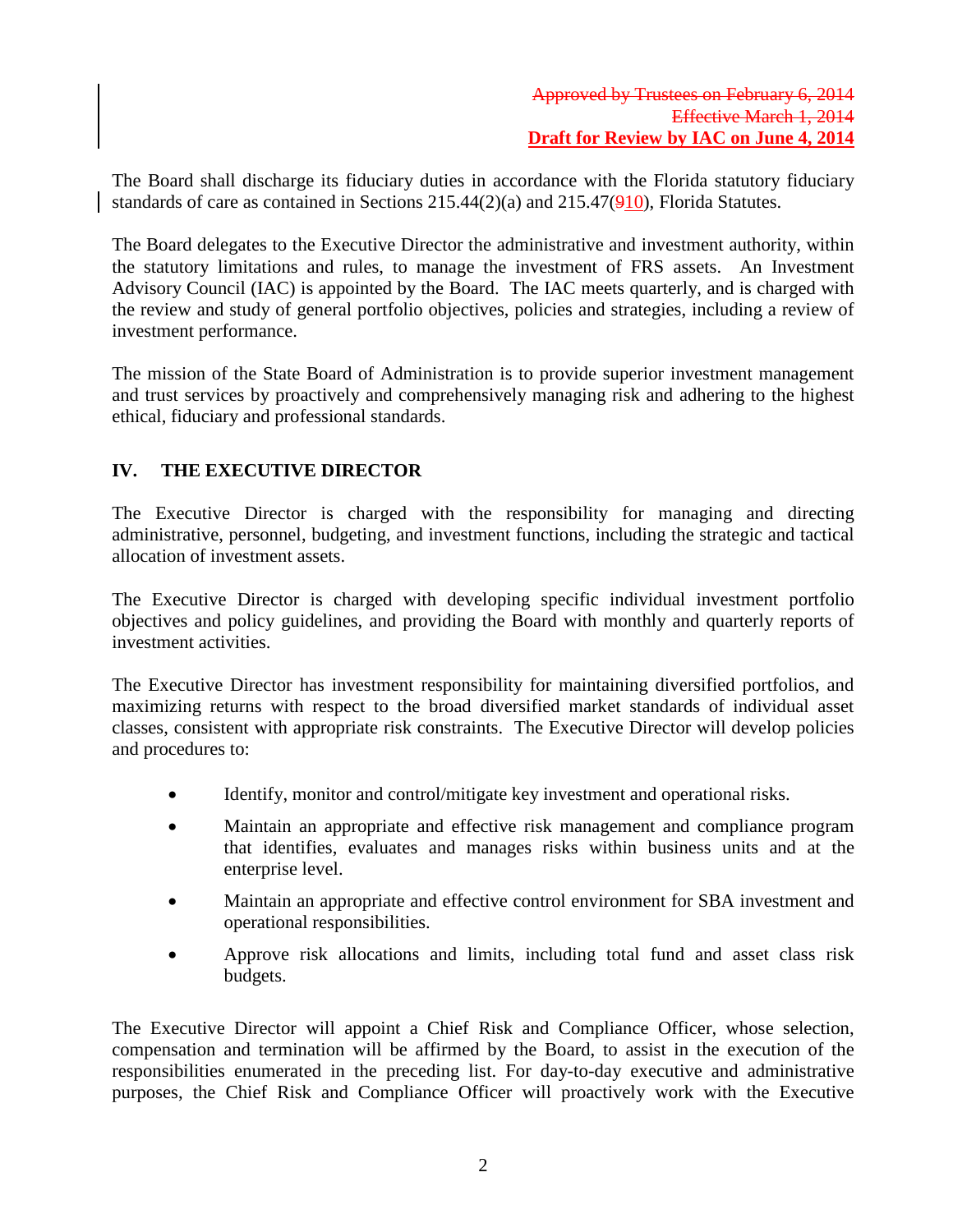Director and designees to ensure that issues are promptly and thoroughly addressed by management. On at least a quarterly basis, the Chief Risk and Compliance Officer will provide reports to the Investment Advisory Council, Audit Committee and Board and is authorized to directly access these bodies at any time as appropriate to ensure the integrity and effectiveness of risk management and compliance functions.

Pursuant to written SBA policy, the Executive Director will organize an Investment Oversight Group(s) to regularly review, document and formally escalate guideline compliance exceptions and events that may have a material impact on the Trust Fund. The Executive Director is delegated the authority and responsibility to prudently address any such compliance exceptions, with input from the Investment Advisory Council and Audit Committee as necessary and appropriate, unless otherwise required in this Investment Policy Statement.

The Executive Director is responsible for evaluating the appropriateness of the goals and objectives in this Plan in light of actuarial studies and recommending changes to the Board when appropriate.

## **V. INVESTMENT OBJECTIVES**

The investment objective of the Board is to provide investment returns sufficient for the plan to be maintained in a manner that ensures the timely payment of promised benefits to current and future participants and keeps the plan cost at a reasonable level. To achieve this, a long-term real return approximating 5% per annum (compounded and net of investment expenses) should be attained, consistent with the actuarial investment return assumption of 7.75%. As additional considerations, the Board seeks to avoid excessive risk in long-term cost trends. To manage these risks, the volatility of annual returns should be reasonably controlled.

The Board's principal means for achieving this goal is through investment directives to the Executive Director. The main object of these investment directives is the asset class. The Board directs the Executive Director to manage the asset classes in ways that, in the Board's opinion, will maximize the likelihood of achieving the Board's investment objective within an appropriate risk management framework. The Board establishes asset classes, sets target allocations and reasonable ranges around them for each and establishes performance benchmarks for them. In addition, it establishes a performance benchmark for the total portfolio.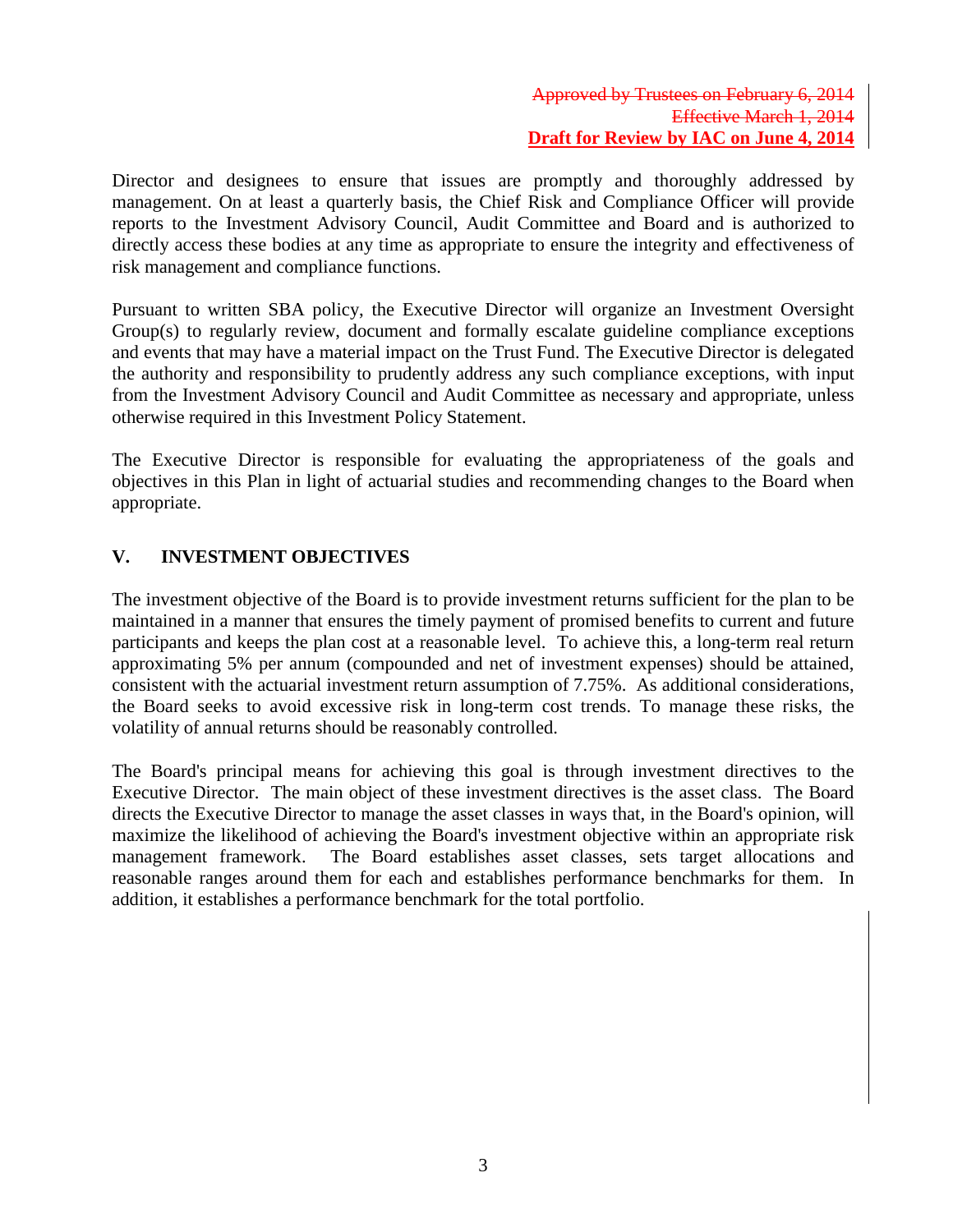## **VI. TARGET PORTFOLIO AND ASSET ALLOCATION RANGES**

The Board's investment objective is an absolute one: achieve a specific rate of return, the absolute real target rate of return. In order to achieve it, the Board sets a relative objective for the Executive Director: achieve or exceed the return on a performance benchmark known as the Target Portfolio over time. The Target Portfolio is a portfolio composed of a specific mix of the authorized asset classes. The return on this portfolio is a weighted-average of the returns to passive benchmarks for each of the asset classes. The expectation is that this return will equal or exceed the absolute real target rate of return long-term and will thus assure achievement of the Board's investment objective.

This relative return objective is developed in a risk management framework. Risk from the perspective of the Board is any shortfall of actual investment returns relative to the absolute real target rate of return over long periods of time, and the asset mix is developed to manage this risk. In selecting the Target Portfolio, the Board considers information from actuarial valuation reviews and asset/liability studies of the FRS, as well as asset class risk and return characteristics. In addition, the timing of cash demands on the portfolio to honor benefit payments and other liabilities are an important consideration. Potential asset mixes are thus evaluated with respect to their expected return, volatility, liquidity, and other risk and return measures as appropriate.

The Target Portfolio defined in Table 2 has a long-term expected compound annual real return that approximates the absolute real target rate of return. To achieve the absolute real target rate of return or actuarial return, material market risk must be borne (i.e., year to year volatility of returns). For example, in 2008 the Trust Fund's net managed real return was -26.81% compared to gains of 17.56% in 2009 and 21.48% in 2003. While downside risk is considerably greater over shorter horizons, the natural investment horizon for the Trust Fund is the long-term. Table 1 illustrates a modeled estimate of the Target Portfolio's potential range of real returns that could result over longer-term investment horizons. Over a 15-year investment horizon there is an 80 percent probability that the Target Portfolio will experience a compound annual real return between -1.2% and 10.4% and a 90 percent probability that the Target Portfolio will experience a compound annual real return between -3.2% and 11.7%.

| Table 1, Expected Ribk in Target I british 5 Real Retarns |                    |                             |                    |                    |  |
|-----------------------------------------------------------|--------------------|-----------------------------|--------------------|--------------------|--|
| Time                                                      | $5th$ Percentile   | 10 <sup>th</sup> Percentile | $90th$ Percentile  | 95th Percentile    |  |
| Horizon                                                   | <b>Real Return</b> | <b>Real Return</b>          | <b>Real Return</b> | <b>Real Return</b> |  |
|                                                           |                    |                             |                    |                    |  |
| 10 Years                                                  | $-5.5\%$           | $-3.2\%$                    | 11.5%              | 12.7%              |  |
| 15 Years                                                  | $-3.2\%$           | $-1.2\%$                    | 10.4%              | 11.7%              |  |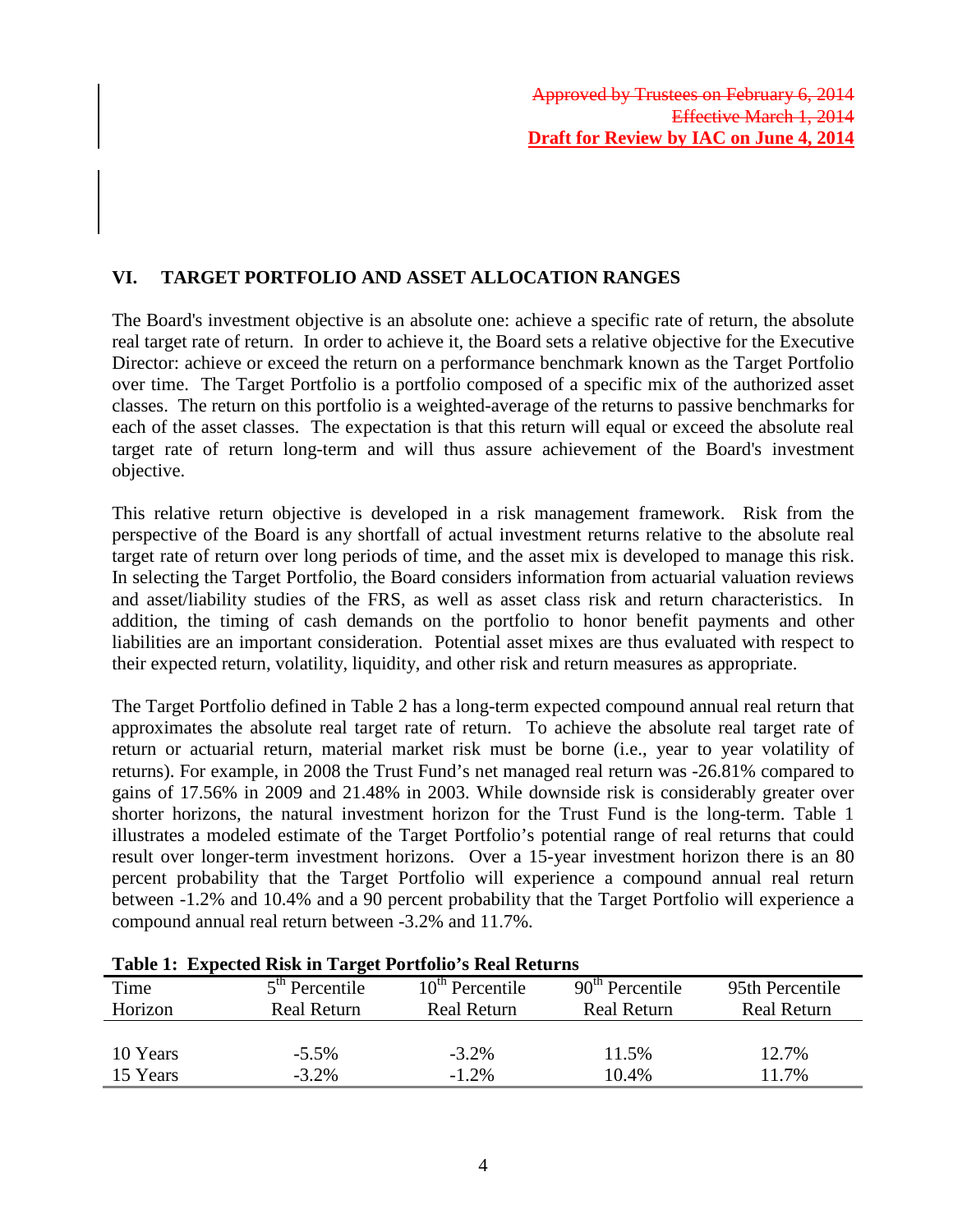|          |          |          | Approved by Trustees on February 6, 2014       |       |  |
|----------|----------|----------|------------------------------------------------|-------|--|
|          |          |          | Effective March 1, 2014                        |       |  |
|          |          |          | <b>Draft for Review by IAC on June 4, 2014</b> |       |  |
|          |          |          |                                                |       |  |
| 20 Years | $-2.3\%$ | $-0.2\%$ | 9.7%                                           | 10.8% |  |
| 25 Years | $-1.6\%$ | 0.1%     | 9.1%                                           | 10.3% |  |
| 30 Years | $-1.1\%$ | 0.7%     | 9.0%                                           | 10.0% |  |
|          |          |          |                                                |       |  |

Although the Target Portfolio has an expected return and risk associated with it, it is important to note that this expected return is neither an explicit nor an implicit goal for the managers of the Florida Retirement System Trust Fund (FRSTF). These figures are used solely in developing directives for fund management that will raise the probability of success in achieving the absolute real target rate of return. The Executive Director is held responsible not for specifically achieving the absolute real target rate of return in each period, but rather for doing at least as well as the market using the Target Portfolio's mix of assets.

In pursuit of incremental investment returns, the Executive Director may vary the asset mix from the target allocation based on market conditions and the investment environment for the individual asset classes. The Executive Director shall adopt an asset allocation policy guideline which specifies the process for making these tactical decisions. The guideline shall concentrate on the analysis of economic conditions, the absolute values of asset class investments and the relative values between asset classes. The Board establishes ranges for tactical allocations, as shown in Table 2.

| <b>Asset Class</b>    | <b>Target Allocation</b> | Policy Range Low | Policy Range<br>High |
|-----------------------|--------------------------|------------------|----------------------|
|                       |                          |                  |                      |
| Global Equity         | 53%                      | 45%              | 6570%                |
| Fixed Income          | 18%                      | 10%              | 26%                  |
| <b>Real Estate</b>    | 10%                      | 4%               | 16%                  |
| Private Equity        | 6%                       | 2%               | 9%                   |
| Strategic Investments | 12%                      | $0\%$            | 16%                  |
| Cash Equivalents      | 1%                       | 0.725%           | 5%                   |
| <b>Total Fund</b>     | 100%                     | --               | --                   |

### **Table 2: Authorized Asset Classes, Target Allocations and Policy Ranges**

For purposes of determining compliance with these policy ranges, an asset class is considered to be an aggregation of one or more portfolios with substantially the same principal asset type.<sup>[2](#page-5-0)</sup> An asset

<span id="page-5-0"></span><sup>&</sup>lt;sup>2</sup> The Strategic Investments asset class is an exception, purposefully established to potentially contain a variety of portfolios which may represent asset types and strategies not suitable for inclusion in other asset classes.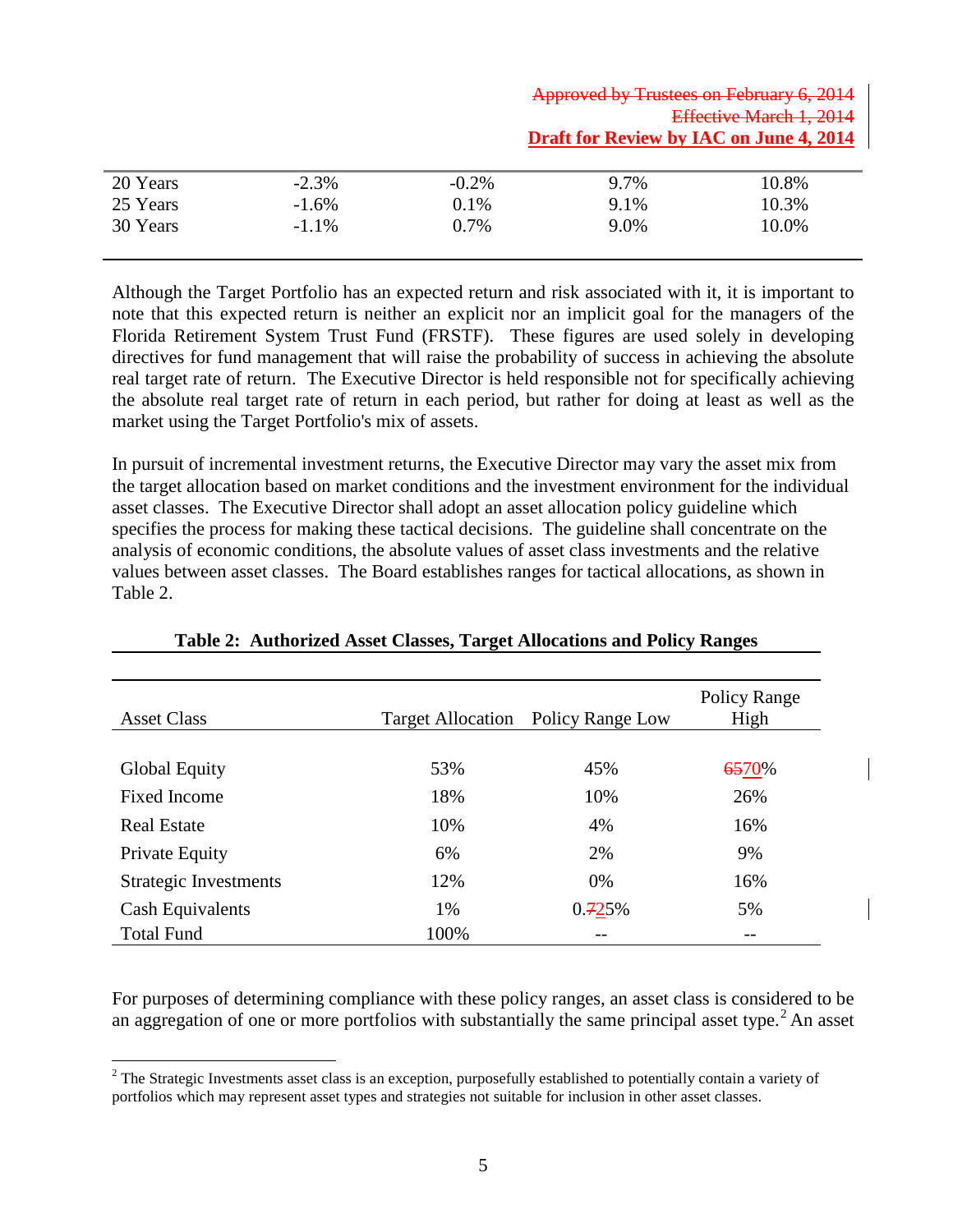### Approved by Trustees on February 6, 2014 Effective March 1, 2014 **Draft for Review by IAC on June 4, 2014**

type is a category of investment instrument such as common stock or bond. For example, all of the portfolios whose principal asset type is bonds would be aggregated together as the Fixed Income asset class. As such, it would contain primarily—but not exclusively—the principal asset type. As a standard management practice, portfolio managers are expected to meet their goals for all assets allocated to their portfolio.

It is expected that the FRS Portfolio will be managed in such a way that the actual allocation mix will remain within these ranges. Investment strategies or market conditions which result in an allocation position for any asset class outside of the enumerated ranges for a period exceeding thirty (30) consecutive business days shall be reported to the Board, together with a review of conditions causing the persistent deviation and a recommendation for subsequent investment action.

The asset allocation is established in concert with the investment objective, capital market expectations, projected actuarial liabilities, and resulting cash flows. Table 3 indicates estimated net cash flows (benefit payments less employer and employee contributions) and associated probabilities that are implicit in this policy statement, assuming the Legislature adheres to system funding provisions in current law. Additionally, the annualized income yield of the fund is projected to approximate 2% to 3%.

|                             | In 5 Years |       | In 10 Years |  |        |      |
|-----------------------------|------------|-------|-------------|--|--------|------|
| $10^{\text{th}}$ Percentile |            | 6,317 | 5.3%        |  | 11,200 | 6.3% |
| $25th$ Percentile           | S          | 6,189 | 4.7%        |  | 9,762  | 5.5% |
| Median                      | S          | 6,063 | 4.2%        |  | 8,674  | 4.8% |
| $75th$ Percentile           | S          | 5,925 | 3.8%        |  | 6,875  | 4.2% |
| $90th$ Percentile           |            | 5,760 | 3.6%        |  | 4,002  | 3.7% |

### **Table 3: Estimated Net Cash Outflow** (\$ millions/ % Fund)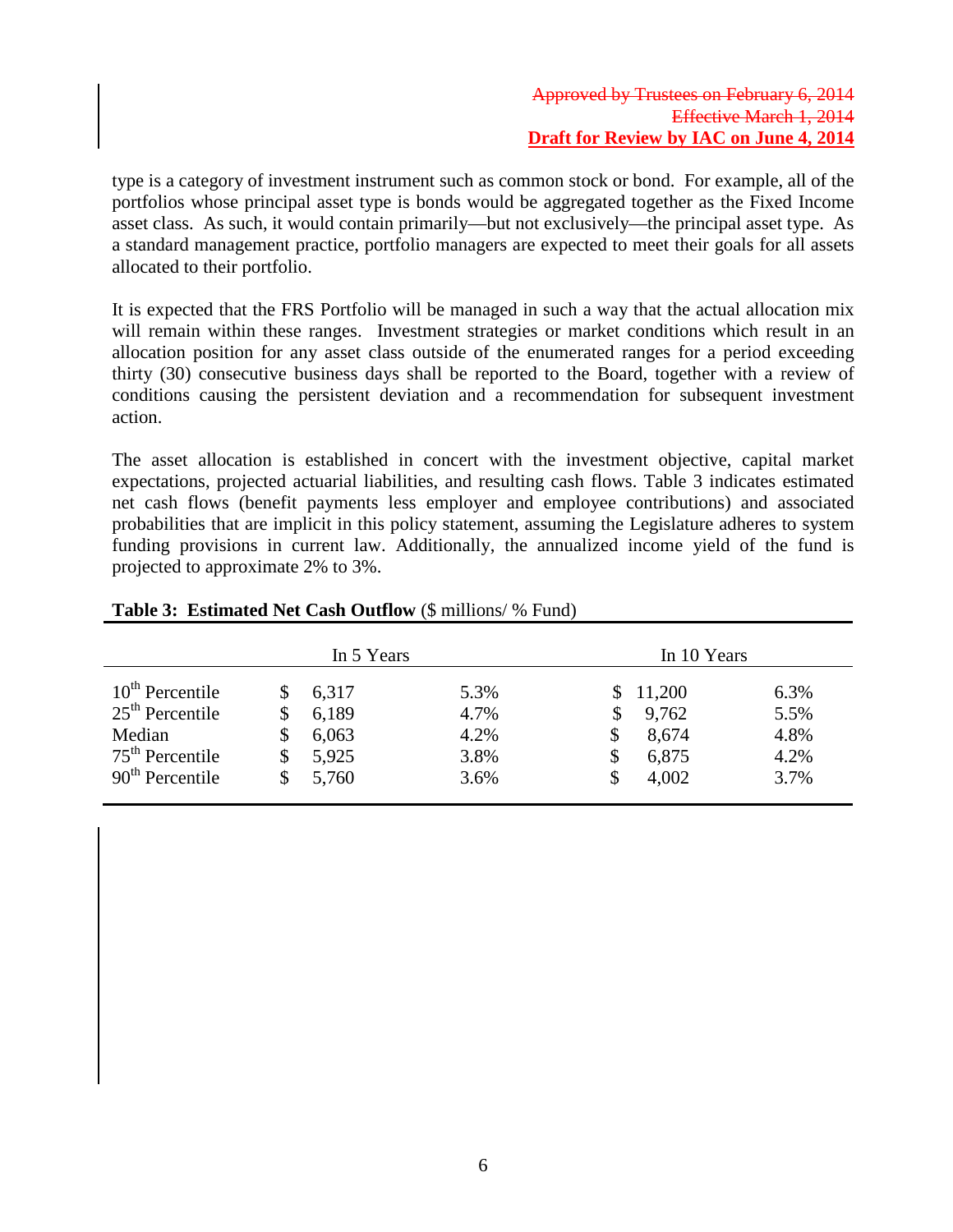### **VII. PERFORMANCE MEASUREMENT**

Asset class performance is measured in accordance with a broad market index appropriate to the asset class. The indices identified in Table 4 are used as the primary benchmarks for the authorized asset classes.

| <b>Asset Class</b>  | Index                                                                                                                                                                                                                                                                                                                                                                                                                                                                                                                                                                                                                                                                                                                   |
|---------------------|-------------------------------------------------------------------------------------------------------------------------------------------------------------------------------------------------------------------------------------------------------------------------------------------------------------------------------------------------------------------------------------------------------------------------------------------------------------------------------------------------------------------------------------------------------------------------------------------------------------------------------------------------------------------------------------------------------------------------|
| Global Equity       | A custom version of the MSCI All Country World Investable Market<br>Index (ACWI IMI), in dollar terms, net of withholding taxes on non-<br>resident institutional investors, adjusted to reflect the provisions of the<br>Protecting Florida's Investments Act                                                                                                                                                                                                                                                                                                                                                                                                                                                          |
| <b>Fixed Income</b> | The Barclays Capital U.S. Intermediate Aggregate Index                                                                                                                                                                                                                                                                                                                                                                                                                                                                                                                                                                                                                                                                  |
| <b>Real Estate</b>  | The core portion of the asset class is benchmarked to Aan average of<br>the -National Council of Real Estate Investment Fiduciaries (NCREIF)<br>Fund Index – Open-ended Diversified Core Equity, NET of fees,<br>weighted at 9076.5%, and the non-core portion of the asset class is<br>benchmarked to an average of the National Council of Real Estate<br><b>Investment Fiduciaries (NCREIF) Fund Index - Open-ended</b><br>Diversified Core Equity, NET of fees, weighted at 13.5%, plus a fixed<br>return premium of 150 basis points per annum, and the FTSE<br>EPRA/NAREIT Developed Index, in dollar terms, net of withholding<br>taxes on non-resident institutional investors, weighted at $10\%$ <sup>3</sup> |

### **Table 4: Authorized Target Indices**

<span id="page-7-0"></span>

| Core RE | Non-Core RE                                                                    | Public RE |
|---------|--------------------------------------------------------------------------------|-----------|
|         |                                                                                |           |
|         | $3(76.5\% * NFI-ODCE) + [13.5\% * (NFI-ODCE + 150 bps)] + (10\% * REIT Index)$ |           |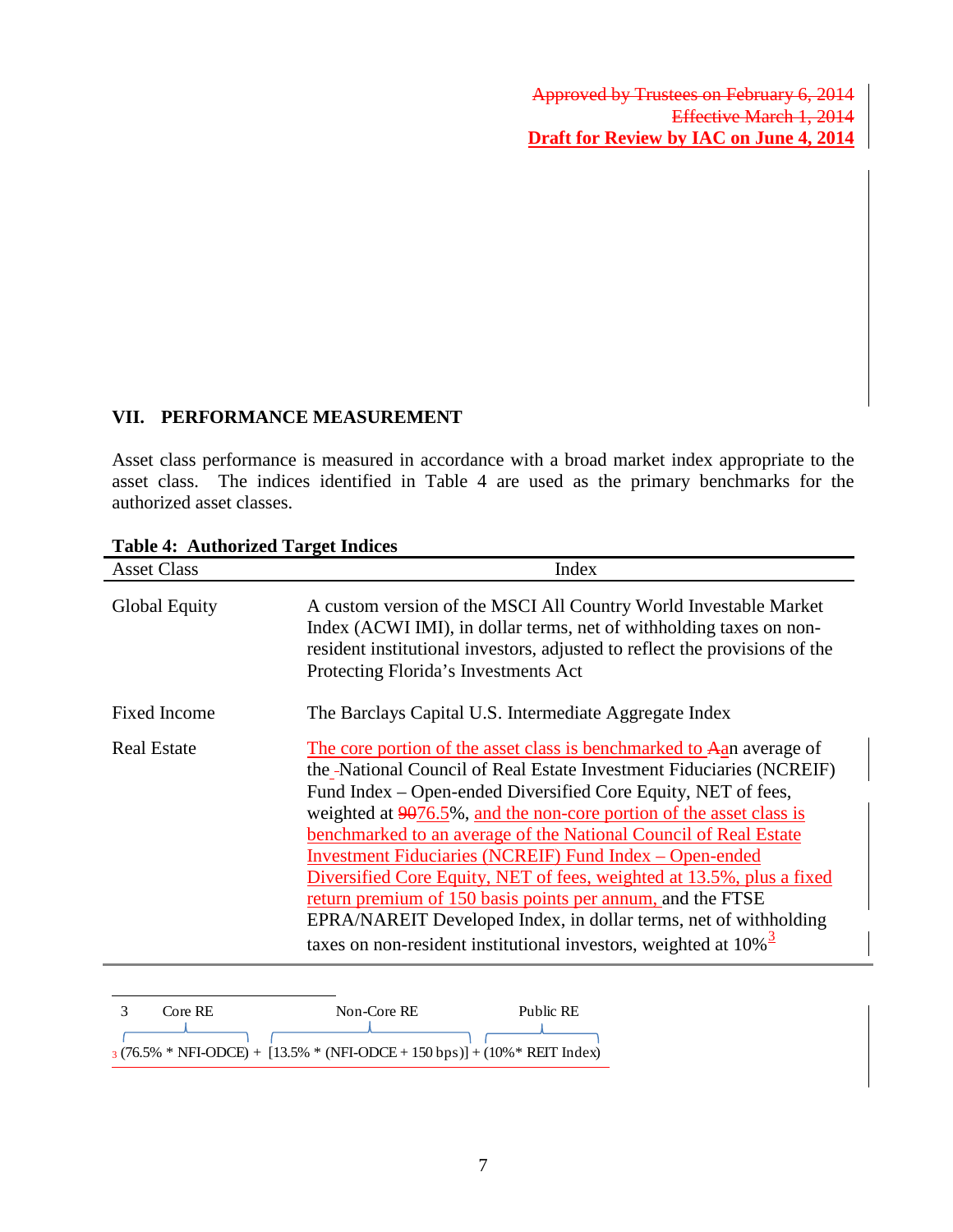| <b>Private Equity</b> | The Russell 3000-MSCI All Country World Investable Market Index<br>(ACWI IMI), in dollar terms, net of withholding taxes on non-resident<br>institutional investors, adjusted to reflect the provisions of the<br>Protecting Florida's Investments Act, index return plus a fixed<br>premium return of 300 basis points per annum |
|-----------------------|-----------------------------------------------------------------------------------------------------------------------------------------------------------------------------------------------------------------------------------------------------------------------------------------------------------------------------------|
| Strategic Investments | A weighted-average of individual portfolio level benchmark returns                                                                                                                                                                                                                                                                |
| Cash Equivalents      | iMoneyNet First Tier Institutional Money Market Funds Net Index                                                                                                                                                                                                                                                                   |

The return on the Target Portfolio shall be calculated as an average of the returns to the target indices indicated in Table 4 weighted by the target allocations indicated by Table 2, but adjusted for floating allocations. The policy allocations for the private market asset classes would all "float" against the public market asset classes (i.e., limited short-term liquidity available for rebalancing and benefit payments means that their policy allocations would equal their actual allocations) as identified in Table 5.

**Table 5: Allocations of Private Market (Real Estate, Private Equity and Strategic Investments) Under and Overweights to Public Market (Global Equity, Fixed Income and Cash) Table 2 Target Allocations**

|                                                                                                                            | Float             | <b>Private Market Asset Classes</b> |                |                    |  |
|----------------------------------------------------------------------------------------------------------------------------|-------------------|-------------------------------------|----------------|--------------------|--|
| <b>Public Market</b>                                                                                                       | <b>Allocation</b> | Real                                | <b>Private</b> | <b>Strategic</b>   |  |
| <b>Asset Classes</b>                                                                                                       | Limit             | <b>Estate</b>                       | <b>Equity</b>  | <b>Investments</b> |  |
| <b>Global Equity</b>                                                                                                       | +47% N/A          | 50%                                 | 100%           | 75%.               |  |
| <b>Fixed Income</b>                                                                                                        | N/A               | 50%                                 | 0%             | 25%                |  |
| <b>Cash</b> - If the total overweight or underweight that floats against Global Faulty exceeds 7% (ex. total allocation to |                   |                                     |                |                    |  |
| $G0$ Equity exceeds $60\%$ the remaining unallocated float is assigned to $C0$ ch                                          |                   |                                     |                |                    |  |

Measurement of asset allocation performance shall be made by comparing the actual asset allocation times the return for the appropriate indices to the target allocation times the index returns. For asset classes with floating allocations the basis of tactical measurement shall be the asset class's actual share.

Performance measurement of the effectiveness of the implementation of the Private Equity asset class shall be based on an internal rate of return (IRR) methodology, applied over significant periods of time. Performance measurement of the effectiveness of the implementation of the Private Equity and Strategic Investments asset classes shall be assessed relative to both the applicable index in Table 4 and:

• For Private Equity, a fund-based private equity benchmark (e.g., from Venture Economics or Cambridge Associates).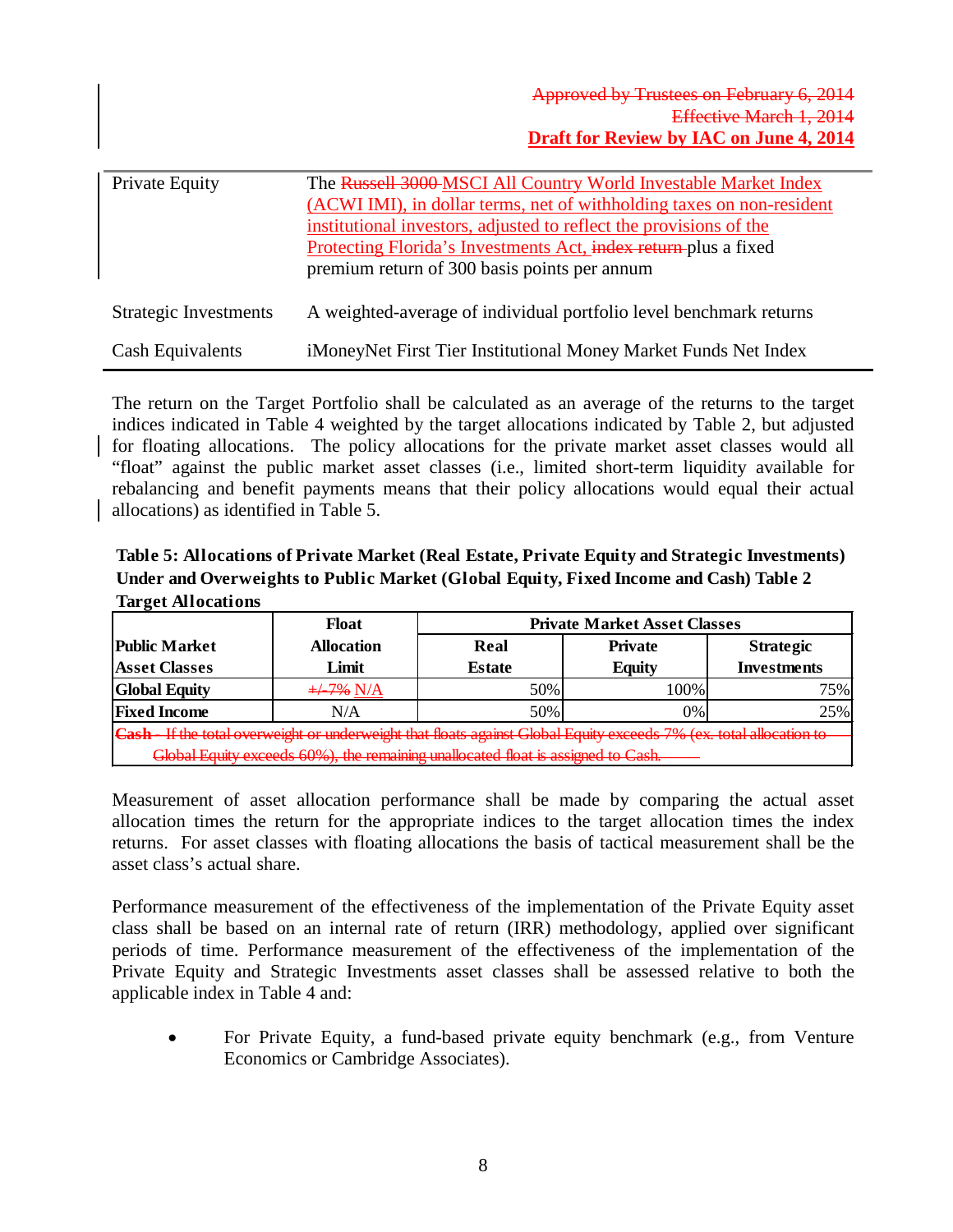• For Strategic Investments, the CPI, as reported by the U.S. Department of Labor, Bureau of Labor Statistics (Consumer Price Index – All Urban Consumers), plus 5%. Fundamentally, the Strategic Investments asset class is expected to improve the risk-adjusted return of the total fund over multiple market cycles.

## **VIII. ASSET CLASS PORTFOLIO MANAGEMENT**

### **General Asset Class and Portfolio Guidelines**

The Executive Director is responsible for developing asset class and individual portfolio policies and guidelines which reflect the goals and objectives of this Investment Policy Statement. In doing so, he is authorized to use all investment authority spelled out in Section 215.47, Florida Statutes, except as limited by this Plan or SBA Rules. The Executive Director shall develop guidelines for the selection and retention of portfolios, and shall manage all external contractual relationships in accordance with the fiduciary responsibilities of the Board.

All asset classes shall be invested to achieve or exceed the return on their respective benchmarks over a long period of time. To obtain appropriate compensation for associated performance risks:

- Public market asset classes shall be well diversified with respect to their benchmarks and have a reliance on low cost passive strategies scaled according to the degree of efficiency in underlying securities markets, capacity in effective active strategies, and ongoing total fund liquidity requirements.
- Private Equity, Real Estate and Strategic Investments asset classes shall utilize a prudent process to maximize long-term access to attractive risk-adjusted investment opportunities through use of business partners with appropriate:
	- o Financial, operational and investment expertise and resources;
	- o Alignment of interests;
	- o Transparency and repeatability of investment process; and
	- o Controls on leverage.

### **Strategic Investments Guidelines**

The objective of the asset class is to proactively identify and utilize non-traditional and multi-asset class investments, on an opportunistic and strategic basis, in order to accomplish one or more of the following:

• Generate long-term incremental returns in excess of a 5% annualized real rate of return, commensurate with risk.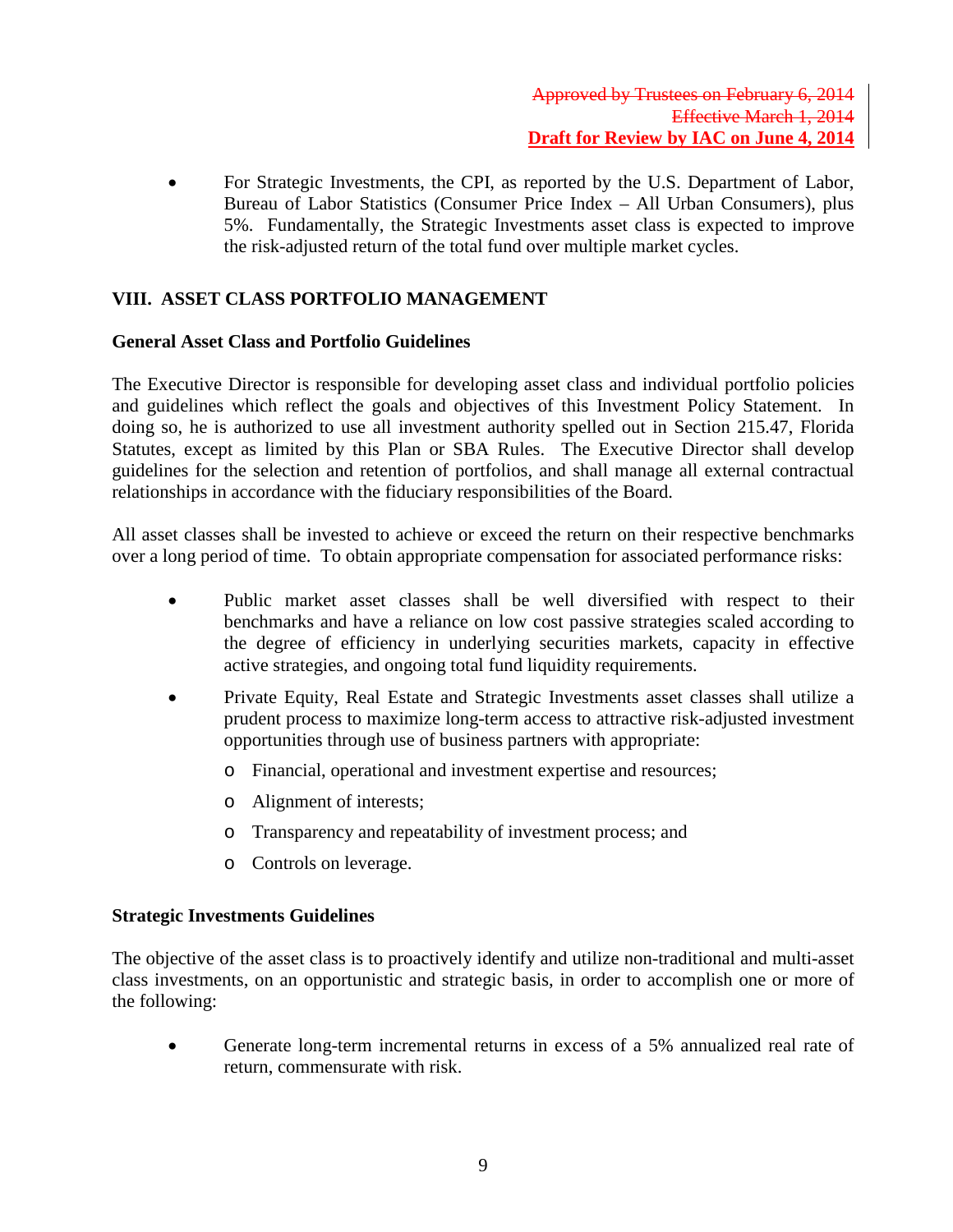- Diversify the FRS Pension Plan assets.
- Provide a potential hedge against inflation.
- Increase investment flexibility, across market environments, in order to access evolving or opportunistic investments outside of traditional asset classes and effective risk-adjusted portfolio management strategies.

Strategic Investments may include, but not be limited to, direct investments authorized by s. 215.47, Florida Statutes or investments in capital commitment partnerships, hedge funds or other vehicles that make or involve non-traditional, opportunistic and/or long or short investments in marketable and nonmarketable debt, equity, and/or real assets (e.g., real estate, infrastructure, or commodities). Leverage may be utilized subject to appropriate controls.

The Executive Director shall develop and implement policies as appropriate for the orderly and effective implementation of the provisions of Chapter 2007-88, Laws of Florida, the "Protecting Florida's Investments Act." Actions taken and determinations made pursuant to said policies are hereby incorporated by reference into this Investment Policy Statement, as required by subsection 215.473(6), Florida Statutes.

## **IX. REPORTING**

The Board directs the Executive Director to coordinate the preparation of quarterly reports of the investment performance of the FRS by the Board's independent performance evaluation consultant.

The following formal periodic reports to the Board shall be the responsibility of the Executive Director:

- An annual report on the SBA and its investment portfolios, including that of the FRS.
- A monthly report on performance and investment actions taken.
- Special investment reports pursuant to Section 215.44-215.53, Florida Statutes.

## **X. IMPLEMENTATION SCHEDULE**

This policy statement shall be effective **MarchJuly** 1, 2014.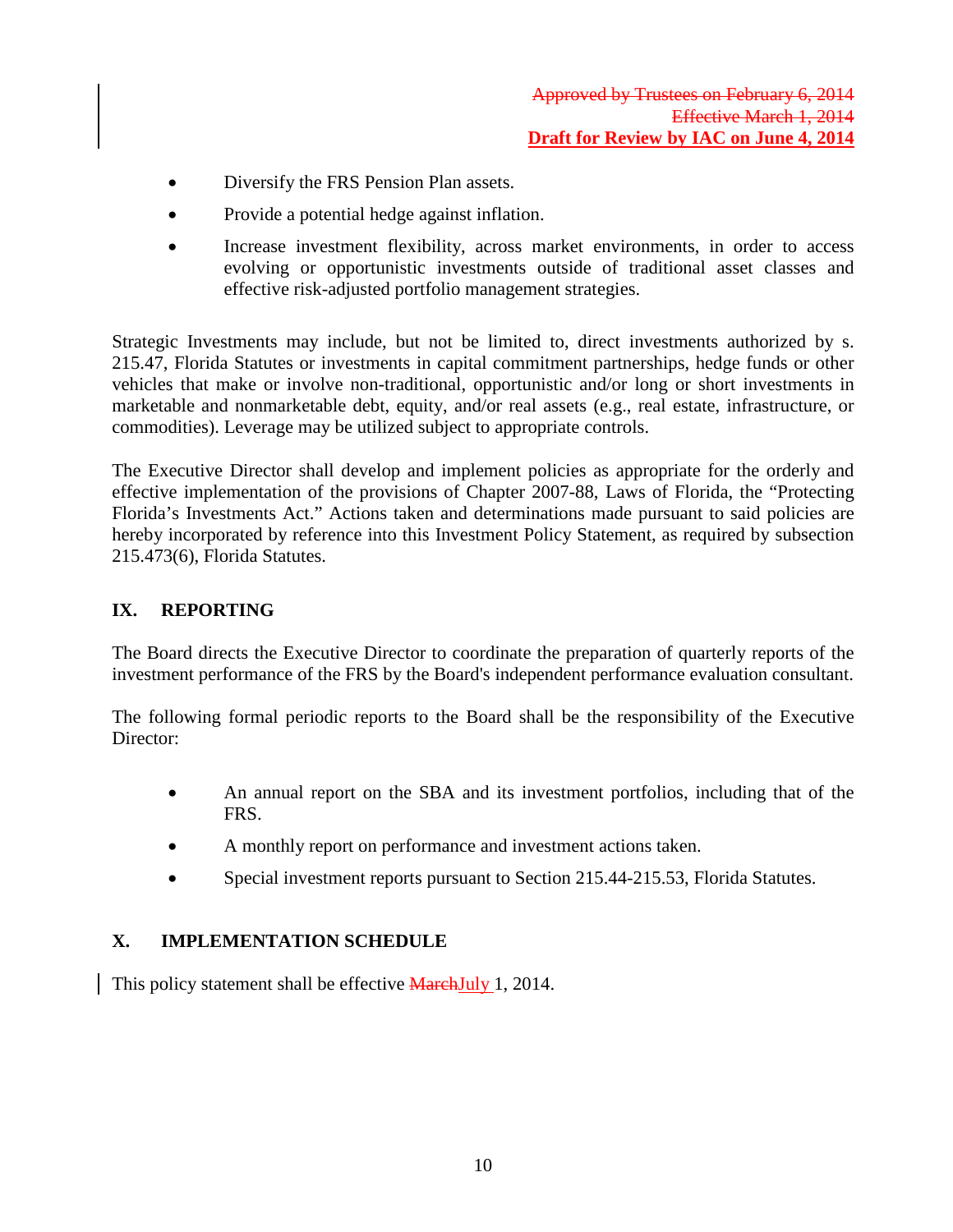## **FLORIDA RETIREMENT SYSTEM DEFINED BENEFIT PLAN INVESTMENT POLICY STATEMENT**

### **I. DEFINITIONS**

**Absolute Real Target Rate of Return** - The total rate of return by which the FRS Portfolio must grow, in excess of inflation as reported by the U.S. Department of Labor, Bureau of Labor Statistics (Consumer Price Index – All Urban Consumers), in order to achieve the long-run investment objective.

**Asset Class** - An asset class is an aggregation of one or more portfolios with the same principal asset type.<sup>[1](#page-11-0)</sup> For example, all of the portfolios whose principal asset type was stocks would be aggregated together as the Global Equity asset class. As such, it would contain primarily—but not exclusively—the principal asset type.

**Asset Type** - An asset type is a category of investment instrument such as common stock or bond.

**Portfolio** - A portfolio is the basic organization unit of the FRS Fund. Funds are managed within portfolios. A portfolio will typically contain one principal asset type (common stocks, for example), but may contain other asset types as well. The discretion for this mix of asset types is set out in guidelines for each portfolio.

### **II. OVERVIEW OF THE FRS AND SBA**

The State Board of Administration (Board) provides investment management of assets contributed and held on behalf of the Florida Retirement System (FRS). The investment of retirement assets is one aspect of the activity involved in the overall administration of the Florida Retirement System. The Division of Retirement (DOR), the administrative agency for the FRS, provides full accounting and administration of benefits and contributions, commissions actuarial studies, and proposes rules and regulations for the administration of the FRS. The State Legislature has the responsibility of setting contribution and benefit levels, and providing the statutory guidance for the administration of the FRS.

### **III. THE BOARD**

The State Board of Administration has the authority and responsibility for the investment of FRS assets. The Board consists of the Governor, as Chairman, the Chief Financial Officer, and the Attorney General. The Board has statutory responsibility for the investment of FRS assets, subject to limitations on investments as outlined in Section 215.47, Florida Statutes.

The Board shall discharge its fiduciary duties in accordance with the Florida statutory fiduciary standards of care as contained in Sections 215.44(2)(a) and 215.47(10), Florida Statutes.

<span id="page-11-0"></span> $1$ <sup>1</sup> The Strategic Investments asset class is an exception, purposefully established to contain a variety of portfolios which may represent asset types and strategies not suitable for inclusion in other asset classes.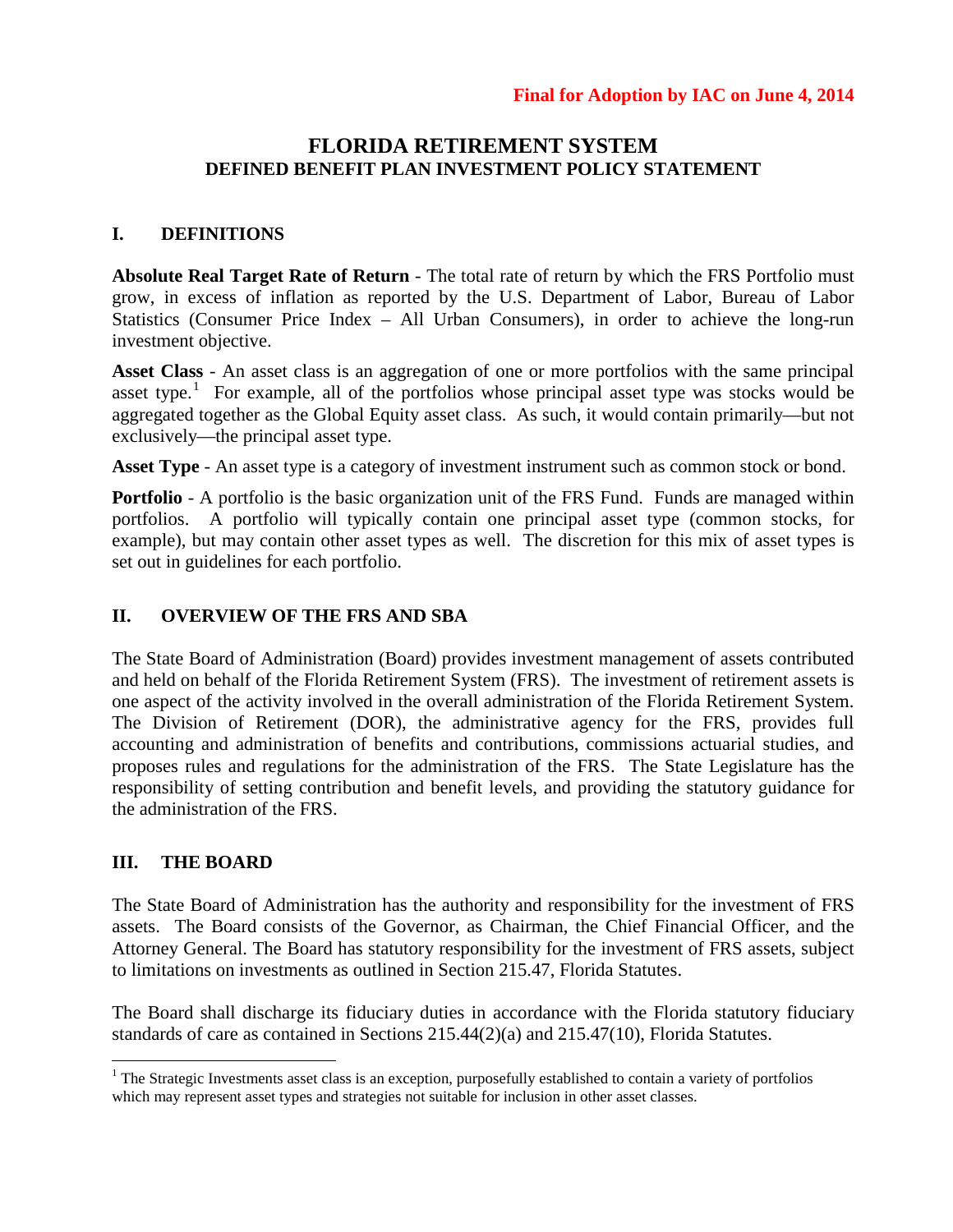The Board delegates to the Executive Director the administrative and investment authority, within the statutory limitations and rules, to manage the investment of FRS assets. An Investment Advisory Council (IAC) is appointed by the Board. The IAC meets quarterly, and is charged with the review and study of general portfolio objectives, policies and strategies, including a review of investment performance.

The mission of the State Board of Administration is to provide superior investment management and trust services by proactively and comprehensively managing risk and adhering to the highest ethical, fiduciary and professional standards.

## **IV. THE EXECUTIVE DIRECTOR**

The Executive Director is charged with the responsibility for managing and directing administrative, personnel, budgeting, and investment functions, including the strategic and tactical allocation of investment assets.

The Executive Director is charged with developing specific individual investment portfolio objectives and policy guidelines, and providing the Board with monthly and quarterly reports of investment activities.

The Executive Director has investment responsibility for maintaining diversified portfolios, and maximizing returns with respect to the broad diversified market standards of individual asset classes, consistent with appropriate risk constraints. The Executive Director will develop policies and procedures to:

- Identify, monitor and control/mitigate key investment and operational risks.
- Maintain an appropriate and effective risk management and compliance program that identifies, evaluates and manages risks within business units and at the enterprise level.
- Maintain an appropriate and effective control environment for SBA investment and operational responsibilities.
- Approve risk allocations and limits, including total fund and asset class risk budgets.

The Executive Director will appoint a Chief Risk and Compliance Officer, whose selection, compensation and termination will be affirmed by the Board, to assist in the execution of the responsibilities enumerated in the preceding list. For day-to-day executive and administrative purposes, the Chief Risk and Compliance Officer will proactively work with the Executive Director and designees to ensure that issues are promptly and thoroughly addressed by management. On at least a quarterly basis, the Chief Risk and Compliance Officer will provide reports to the Investment Advisory Council, Audit Committee and Board and is authorized to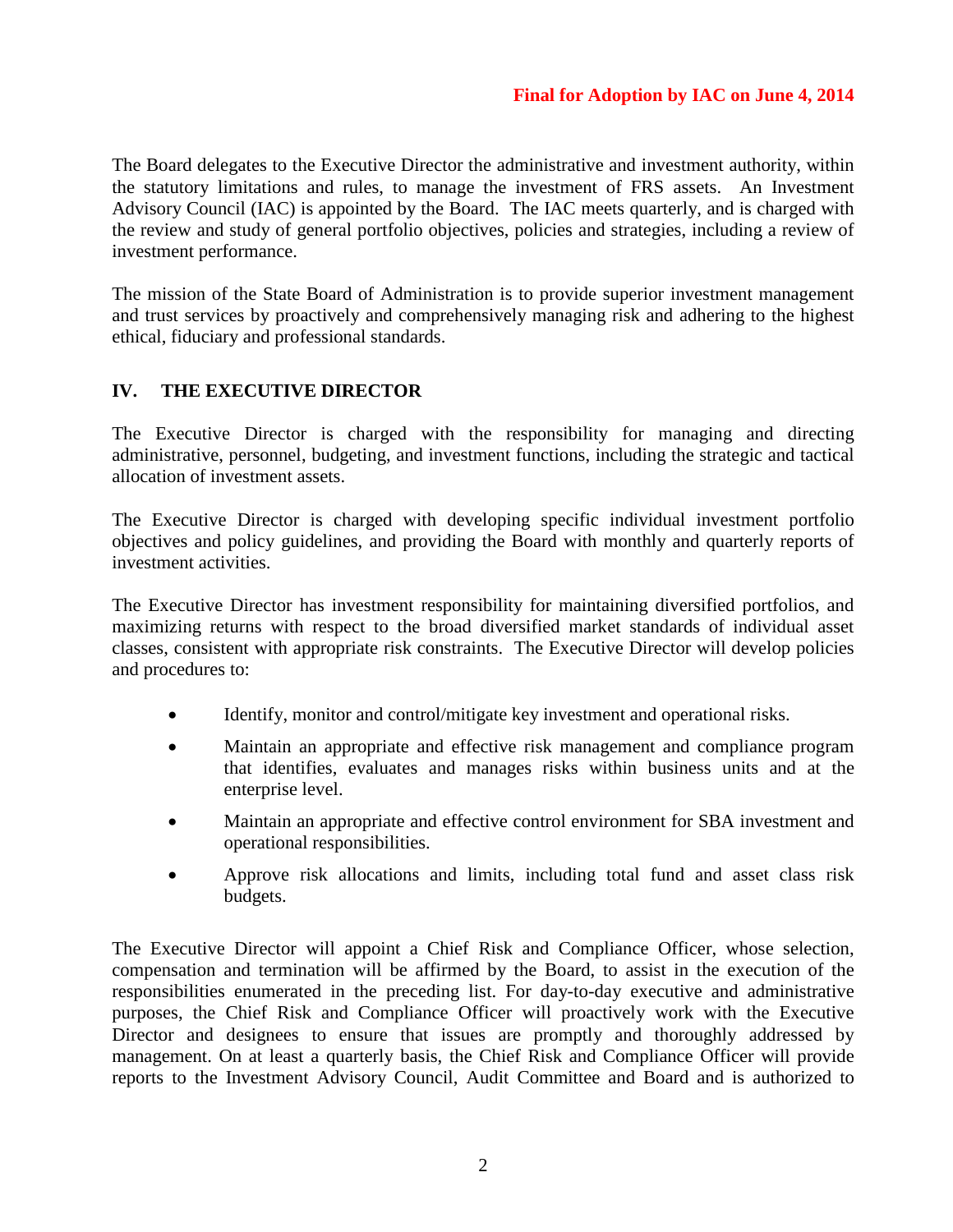directly access these bodies at any time as appropriate to ensure the integrity and effectiveness of risk management and compliance functions.

Pursuant to written SBA policy, the Executive Director will organize an Investment Oversight Group(s) to regularly review, document and formally escalate guideline compliance exceptions and events that may have a material impact on the Trust Fund. The Executive Director is delegated the authority and responsibility to prudently address any such compliance exceptions, with input from the Investment Advisory Council and Audit Committee as necessary and appropriate, unless otherwise required in this Investment Policy Statement.

The Executive Director is responsible for evaluating the appropriateness of the goals and objectives in this Plan in light of actuarial studies and recommending changes to the Board when appropriate.

## **V. INVESTMENT OBJECTIVES**

The investment objective of the Board is to provide investment returns sufficient for the plan to be maintained in a manner that ensures the timely payment of promised benefits to current and future participants and keeps the plan cost at a reasonable level. To achieve this, a long-term real return approximating 5% per annum (compounded and net of investment expenses) should be attained, consistent with the actuarial investment return assumption of 7.75%. As additional considerations, the Board seeks to avoid excessive risk in long-term cost trends. To manage these risks, the volatility of annual returns should be reasonably controlled.

The Board's principal means for achieving this goal is through investment directives to the Executive Director. The main object of these investment directives is the asset class. The Board directs the Executive Director to manage the asset classes in ways that, in the Board's opinion, will maximize the likelihood of achieving the Board's investment objective within an appropriate risk management framework. The Board establishes asset classes, sets target allocations and reasonable ranges around them for each and establishes performance benchmarks for them. In addition, it establishes a performance benchmark for the total portfolio.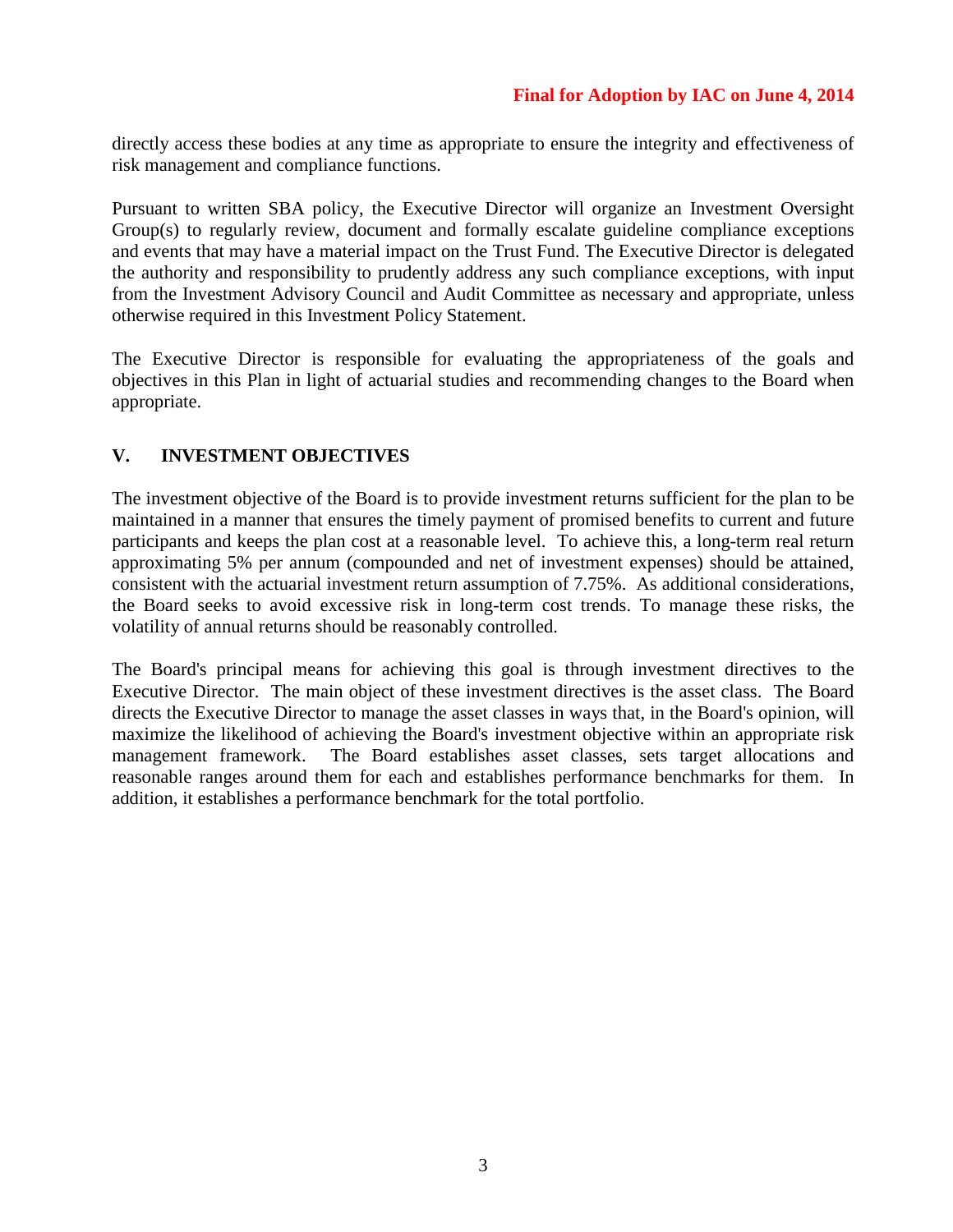## **VI. TARGET PORTFOLIO AND ASSET ALLOCATION RANGES**

The Board's investment objective is an absolute one: achieve a specific rate of return, the absolute real target rate of return. In order to achieve it, the Board sets a relative objective for the Executive Director: achieve or exceed the return on a performance benchmark known as the Target Portfolio over time. The Target Portfolio is a portfolio composed of a specific mix of the authorized asset classes. The return on this portfolio is a weighted-average of the returns to passive benchmarks for each of the asset classes. The expectation is that this return will equal or exceed the absolute real target rate of return long-term and will thus assure achievement of the Board's investment objective.

This relative return objective is developed in a risk management framework. Risk from the perspective of the Board is any shortfall of actual investment returns relative to the absolute real target rate of return over long periods of time, and the asset mix is developed to manage this risk. In selecting the Target Portfolio, the Board considers information from actuarial valuation reviews and asset/liability studies of the FRS, as well as asset class risk and return characteristics. In addition, the timing of cash demands on the portfolio to honor benefit payments and other liabilities are an important consideration. Potential asset mixes are thus evaluated with respect to their expected return, volatility, liquidity, and other risk and return measures as appropriate.

The Target Portfolio defined in Table 2 has a long-term expected compound annual real return that approximates the absolute real target rate of return. To achieve the absolute real target rate of return or actuarial return, material market risk must be borne (i.e., year to year volatility of returns). For example, in 2008 the Trust Fund's net managed real return was -26.81% compared to gains of 17.56% in 2009 and 21.48% in 2003. While downside risk is considerably greater over shorter horizons, the natural investment horizon for the Trust Fund is the long-term. Table 1 illustrates a modeled estimate of the Target Portfolio's potential range of real returns that could result over longer-term investment horizons. Over a 15-year investment horizon there is an 80 percent probability that the Target Portfolio will experience a compound annual real return between -1.2% and 10.4% and a 90 percent probability that the Target Portfolio will experience a compound annual real return between -3.2% and 11.7%.

| Table 1: Expected Risk in Target Portfolio's Real Returns |                  |                    |                    |                    |  |
|-----------------------------------------------------------|------------------|--------------------|--------------------|--------------------|--|
| Time                                                      | $5th$ Percentile | $10th$ Percentile  | $90th$ Percentile  | 95th Percentile    |  |
| Horizon                                                   | Real Return      | <b>Real Return</b> | <b>Real Return</b> | <b>Real Return</b> |  |
|                                                           |                  |                    |                    |                    |  |
| 10 Years                                                  | $-5.5\%$         | $-3.2\%$           | 11.5%              | 12.7%              |  |
| 15 Years                                                  | $-3.2\%$         | $-1.2\%$           | 10.4%              | 11.7%              |  |
| 20 Years                                                  | $-2.3%$          | $-0.2\%$           | 9.7%               | 10.8%              |  |
| 25 Years                                                  | $-1.6%$          | 0.1%               | 9.1%               | 10.3%              |  |
| 30 Years                                                  | $-1.1\%$         | 0.7%               | 9.0%               | 10.0%              |  |
|                                                           |                  |                    |                    |                    |  |

| Table 1: Expected Risk in Target Portfolio's Real Returns |
|-----------------------------------------------------------|
|-----------------------------------------------------------|

Although the Target Portfolio has an expected return and risk associated with it, it is important to note that this expected return is neither an explicit nor an implicit goal for the managers of the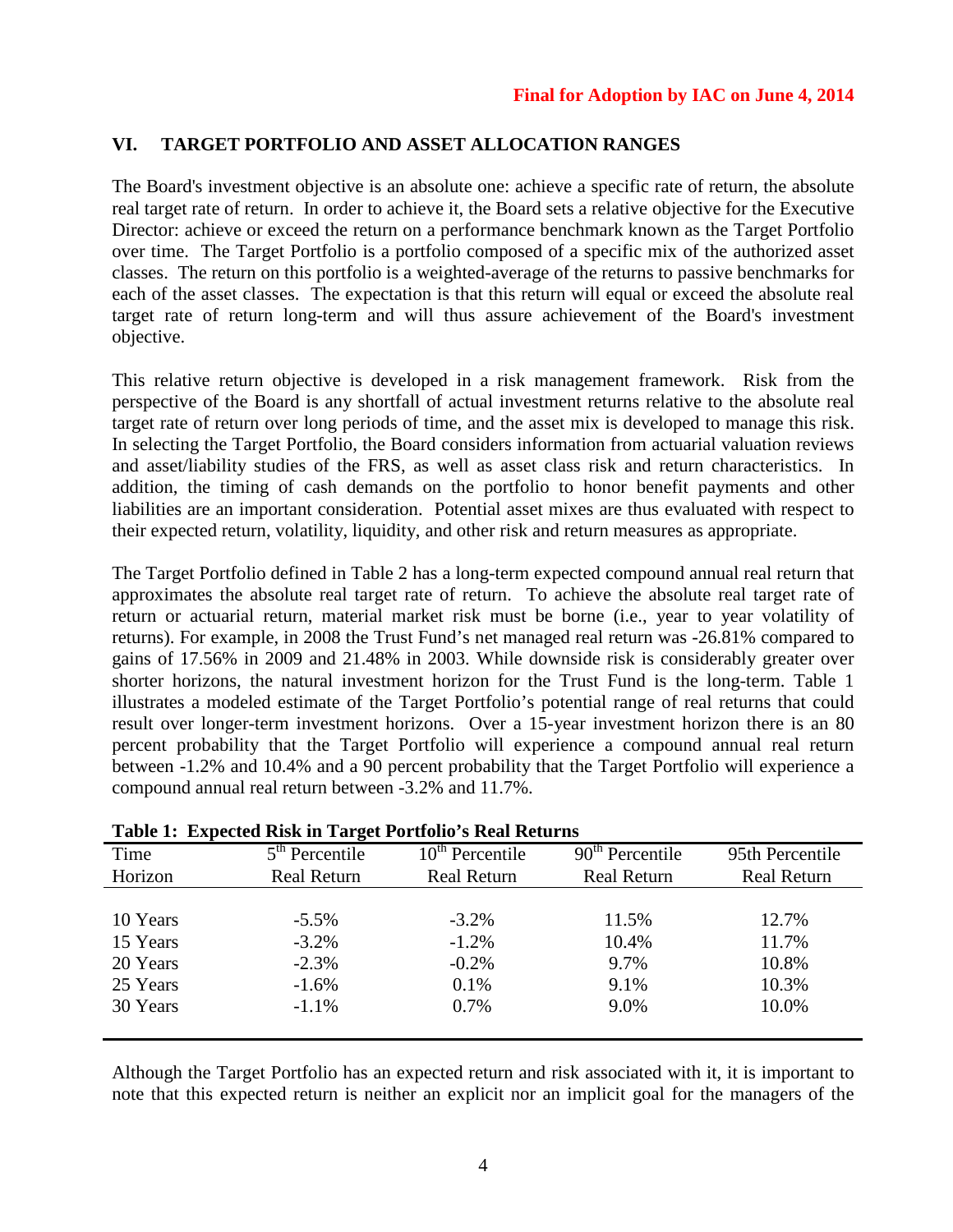### **Final for Adoption by IAC on June 4, 2014**

Florida Retirement System Trust Fund (FRSTF). These figures are used solely in developing directives for fund management that will raise the probability of success in achieving the absolute real target rate of return. The Executive Director is held responsible not for specifically achieving the absolute real target rate of return in each period, but rather for doing at least as well as the market using the Target Portfolio's mix of assets.

In pursuit of incremental investment returns, the Executive Director may vary the asset mix from the target allocation based on market conditions and the investment environment for the individual asset classes. The Executive Director shall adopt an asset allocation policy guideline which specifies the process for making these tactical decisions. The guideline shall concentrate on the analysis of economic conditions, the absolute values of asset class investments and the relative values between asset classes. The Board establishes ranges for tactical allocations, as shown in Table 2.

| <b>Asset Class</b>    | <b>Target Allocation</b> | Policy Range Low | Policy Range<br>High |
|-----------------------|--------------------------|------------------|----------------------|
|                       |                          |                  |                      |
| <b>Global Equity</b>  | 53%                      | 45%              | 70%                  |
| Fixed Income          | 18%                      | 10%              | 26%                  |
| <b>Real Estate</b>    | 10%                      | 4%               | 16%                  |
| Private Equity        | 6%                       | 2%               | 9%                   |
| Strategic Investments | 12%                      | 0%               | 16%                  |
| Cash Equivalents      | 1%                       | 0.25%            | 5%                   |
| <b>Total Fund</b>     | 100%                     | --               |                      |

### **Table 2: Authorized Asset Classes, Target Allocations and Policy Ranges**

For purposes of determining compliance with these policy ranges, an asset class is considered to be an aggregation of one or more portfolios with substantially the same principal asset type.<sup>[2](#page-15-0)</sup> An asset type is a category of investment instrument such as common stock or bond. For example, all of the portfolios whose principal asset type is bonds would be aggregated together as the Fixed Income asset class. As such, it would contain primarily—but not exclusively—the principal asset type. As a standard management practice, portfolio managers are expected to meet their goals for all assets allocated to their portfolio.

It is expected that the FRS Portfolio will be managed in such a way that the actual allocation mix will remain within these ranges. Investment strategies or market conditions which result in an allocation position for any asset class outside of the enumerated ranges for a period exceeding

<span id="page-15-0"></span><sup>&</sup>lt;sup>2</sup> The Strategic Investments asset class is an exception, purposefully established to potentially contain a variety of portfolios which may represent asset types and strategies not suitable for inclusion in other asset classes.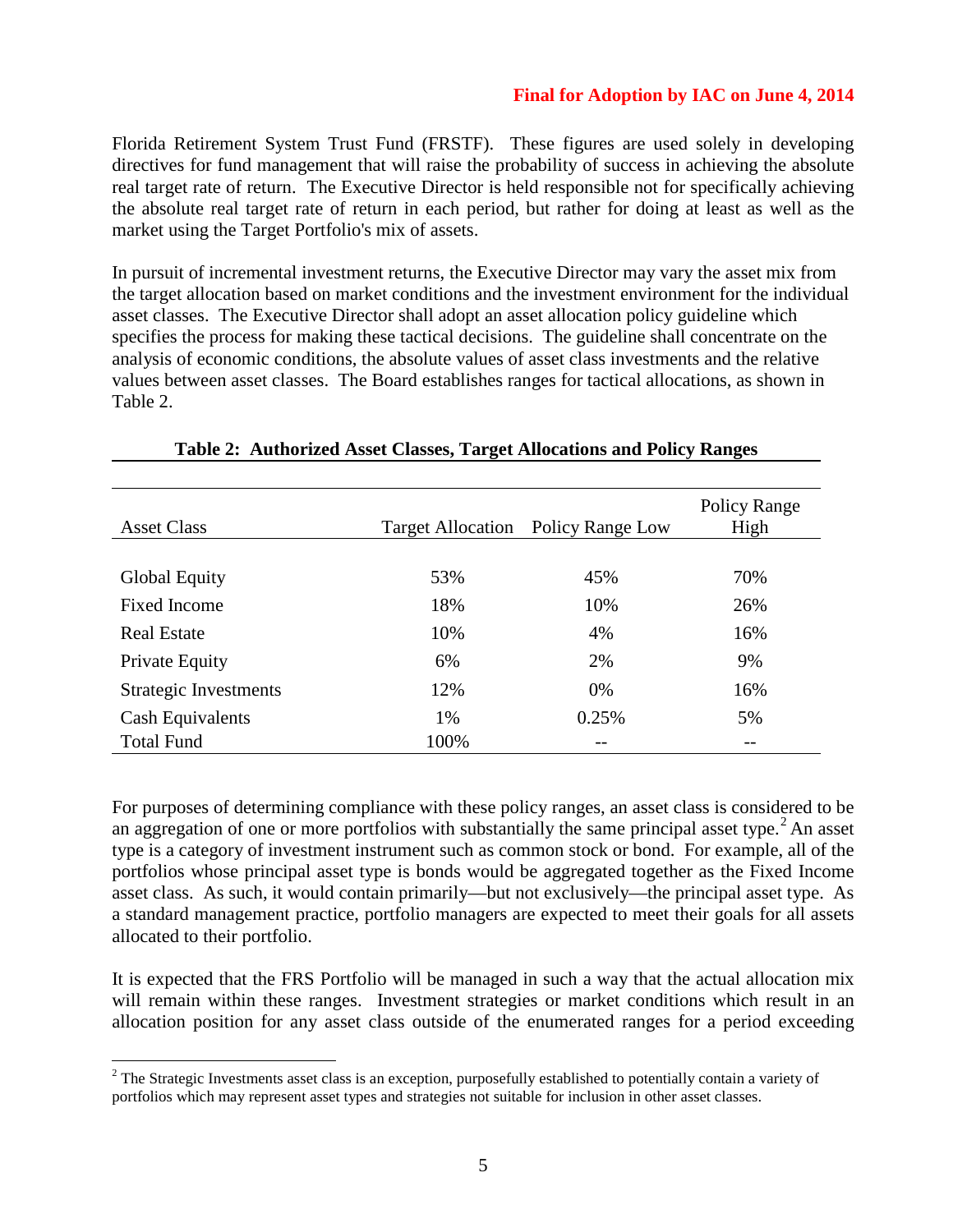### **Final for Adoption by IAC on June 4, 2014**

thirty (30) consecutive business days shall be reported to the Board, together with a review of conditions causing the persistent deviation and a recommendation for subsequent investment action.

The asset allocation is established in concert with the investment objective, capital market expectations, projected actuarial liabilities, and resulting cash flows. Table 3 indicates estimated net cash flows (benefit payments less employer and employee contributions) and associated probabilities that are implicit in this policy statement, assuming the Legislature adheres to system funding provisions in current law. Additionally, the annualized income yield of the fund is projected to approximate 2% to 3%.

|                   |    | In 5 Years |      | In 10 Years |        |      |
|-------------------|----|------------|------|-------------|--------|------|
| $10th$ Percentile |    | 6,317      | 5.3% |             | 11,200 | 6.3% |
| $25th$ Percentile | S  | 6,189      | 4.7% |             | 9,762  | 5.5% |
| Median            | \$ | 6,063      | 4.2% |             | 8,674  | 4.8% |
| $75th$ Percentile | S  | 5,925      | 3.8% |             | 6,875  | 4.2% |
| $90th$ Percentile | \$ | 5,760      | 3.6% |             | 4,002  | 3.7% |

#### **Table 3: Estimated Net Cash Outflow** (\$ millions/ % Fund)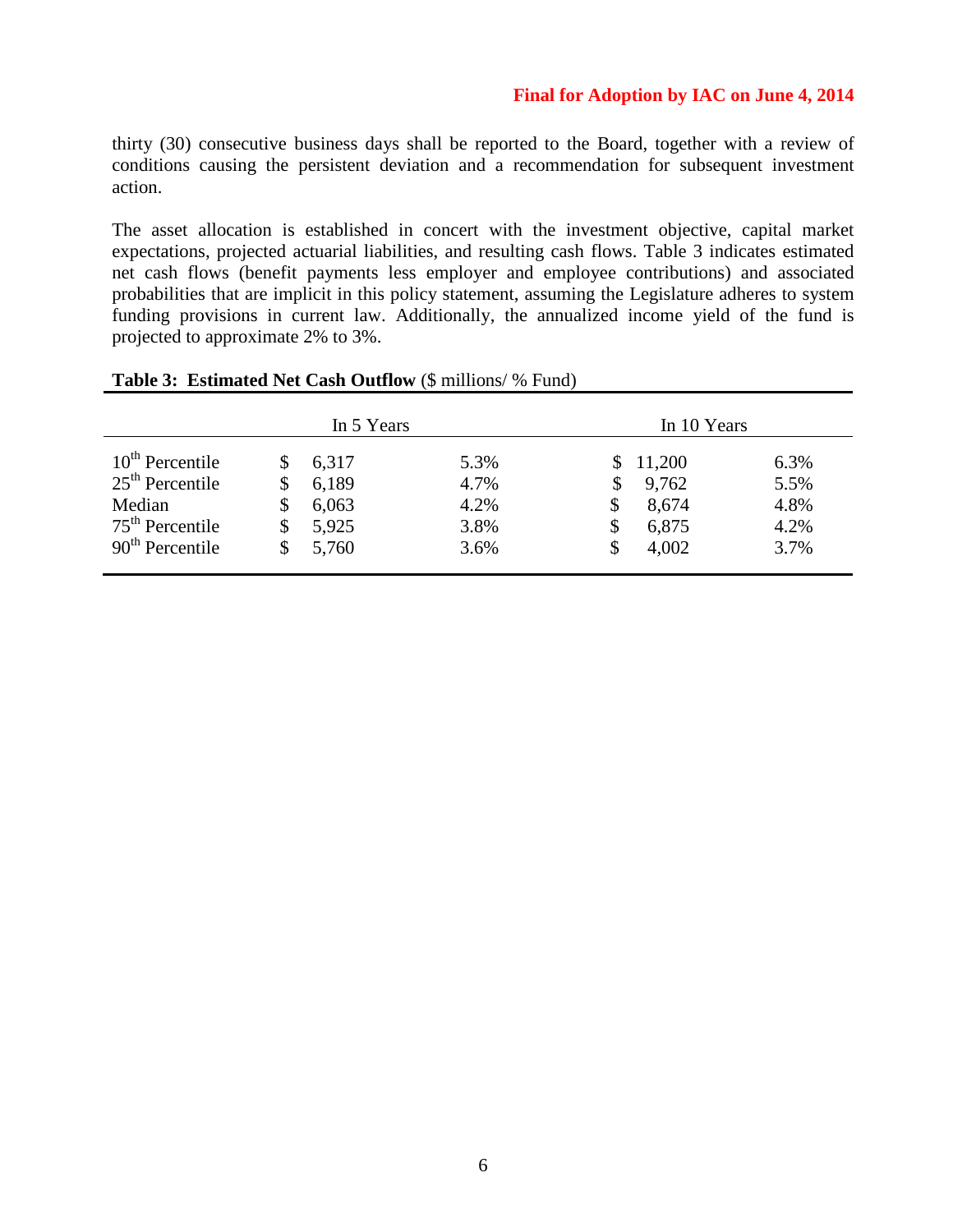## **VII. PERFORMANCE MEASUREMENT**

Asset class performance is measured in accordance with a broad market index appropriate to the asset class. The indices identified in Table 4 are used as the primary benchmarks for the authorized asset classes.

| $\mathbf{r}$ and $\mathbf{r}$ , required the $\mathbf{r}$ and $\mathbf{r}$ matches<br><b>Asset Class</b> | Index                                                                                                                                                                                                                                                                                                                                                                                                                                                                                                                                                                                                                                                                                                        |
|----------------------------------------------------------------------------------------------------------|--------------------------------------------------------------------------------------------------------------------------------------------------------------------------------------------------------------------------------------------------------------------------------------------------------------------------------------------------------------------------------------------------------------------------------------------------------------------------------------------------------------------------------------------------------------------------------------------------------------------------------------------------------------------------------------------------------------|
| Global Equity                                                                                            | A custom version of the MSCI All Country World Investable Market<br>Index (ACWI IMI), in dollar terms, net of withholding taxes on non-<br>resident institutional investors, adjusted to reflect the provisions of the<br>Protecting Florida's Investments Act                                                                                                                                                                                                                                                                                                                                                                                                                                               |
| <b>Fixed Income</b>                                                                                      | The Barclays Capital U.S. Intermediate Aggregate Index                                                                                                                                                                                                                                                                                                                                                                                                                                                                                                                                                                                                                                                       |
| <b>Real Estate</b>                                                                                       | The core portion of the asset class is benchmarked to an average of the<br>National Council of Real Estate Investment Fiduciaries (NCREIF)<br>Fund Index – Open-ended Diversified Core Equity, NET of fees,<br>weighted at 76.5%, and the non-core portion of the asset class is<br>benchmarked to an average of the National Council of Real Estate<br>Investment Fiduciaries (NCREIF) Fund Index - Open-ended<br>Diversified Core Equity, NET of fees, weighted at 13.5%, plus a fixed<br>return premium of 150 basis points per annum, and the FTSE<br>EPRA/NAREIT Developed Index, in dollar terms, net of withholding<br>taxes on non-resident institutional investors, weighted at $10\%$ <sup>3</sup> |
| Private Equity                                                                                           | The MSCI All Country World Investable Market Index (ACWI IMI), in<br>dollar terms, net of withholding taxes on non-resident institutional<br>investors, adjusted to reflect the provisions of the Protecting Florida's<br>Investments Act, plus a fixed premium return of 300 basis points per<br>annum                                                                                                                                                                                                                                                                                                                                                                                                      |
| <b>Strategic Investments</b>                                                                             | A weighted-average of individual portfolio level benchmark returns                                                                                                                                                                                                                                                                                                                                                                                                                                                                                                                                                                                                                                           |
| <b>Cash Equivalents</b>                                                                                  | iMoneyNet First Tier Institutional Money Market Funds Net Index                                                                                                                                                                                                                                                                                                                                                                                                                                                                                                                                                                                                                                              |

| <b>Table 4: Authorized Target Indices</b> |
|-------------------------------------------|
|-------------------------------------------|

The return on the Target Portfolio shall be calculated as an average of the returns to the target indices indicated in Table 4 weighted by the target allocations indicated by Table 2, but adjusted for floating allocations. The policy allocations for the private market asset classes would all

<span id="page-17-0"></span>

| Core RE | Non-Core RE                                                                                         | Public RE |
|---------|-----------------------------------------------------------------------------------------------------|-----------|
|         |                                                                                                     |           |
|         | $(76.5\% * NFI\text{-ODCE}) + [13.5\% * (NFI\text{-ODCE} + 150 \text{ bps})] + (10\% * REIT Index)$ |           |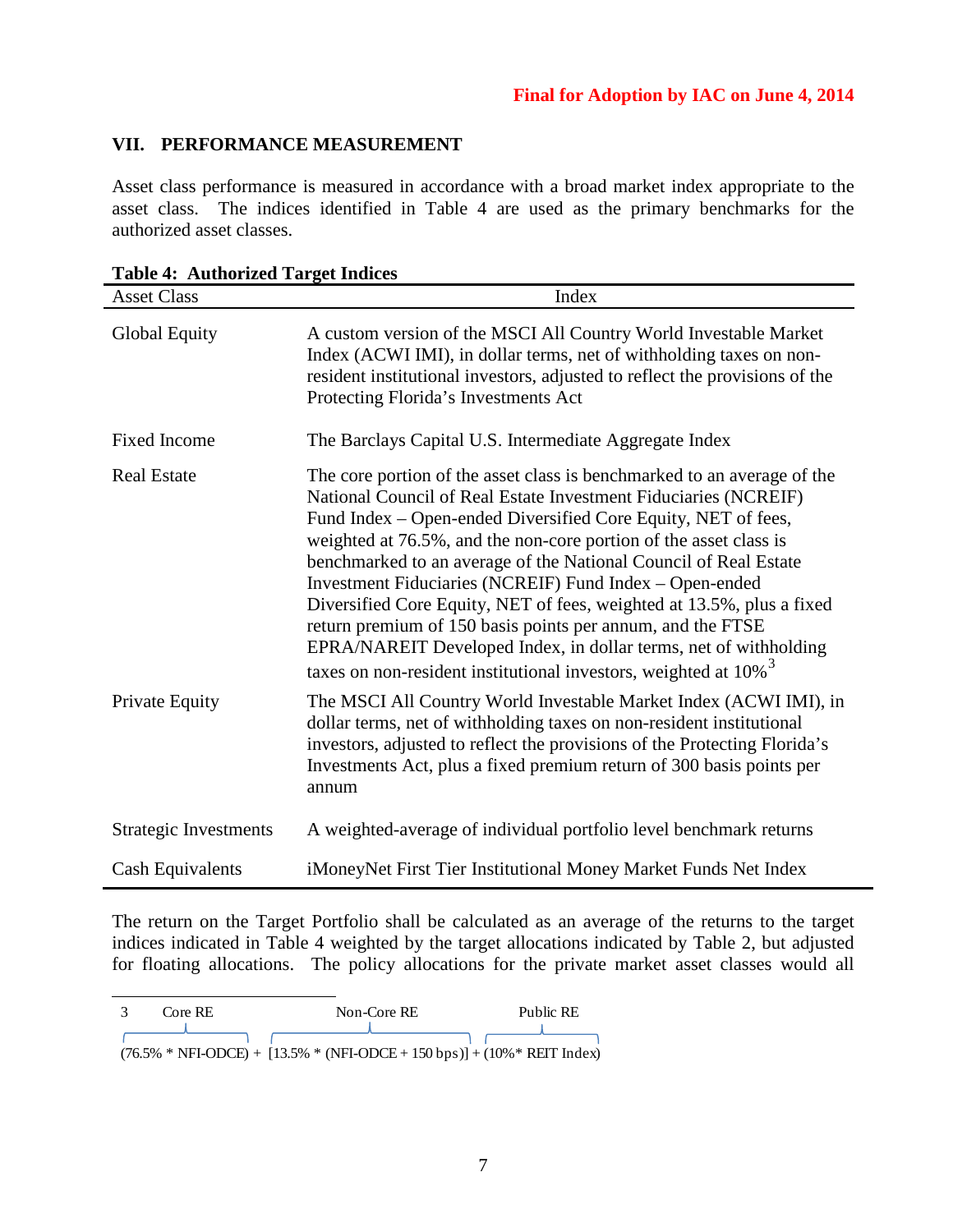### **Final for Adoption by IAC on June 4, 2014**

"float" against the public market asset classes (i.e., limited short-term liquidity available for rebalancing and benefit payments means that their policy allocations would equal their actual allocations) as identified in Table 5.

**Table 5: Allocations of Private Market (Real Estate, Private Equity and Strategic Investments) Under and Overweights to Public Market (Global Equity, Fixed Income and Cash) Table 2 Target Allocations**

|                      | Float             | <b>Private Market Asset Classes</b> |                |                  |
|----------------------|-------------------|-------------------------------------|----------------|------------------|
| <b>Public Market</b> | <b>Allocation</b> | Real                                | <b>Private</b> | <b>Strategic</b> |
| <b>Asset Classes</b> | Limit             | <b>Estate</b>                       | <b>Equity</b>  | Investments      |
| <b>Global Equity</b> | $\rm N/A$         | 50%                                 | 100%           | 75%              |
| <b>Fixed Income</b>  | N/A               | 50%                                 | 0%             | 25%              |

Measurement of asset allocation performance shall be made by comparing the actual asset allocation times the return for the appropriate indices to the target allocation times the index returns. For asset classes with floating allocations the basis of tactical measurement shall be the asset class's actual share.

Performance measurement of the effectiveness of the implementation of the Private Equity asset class shall be based on an internal rate of return (IRR) methodology, applied over significant periods of time. Performance measurement of the effectiveness of the implementation of the Private Equity and Strategic Investments asset classes shall be assessed relative to both the applicable index in Table 4 and:

- For Private Equity, a fund-based private equity benchmark (e.g., from Venture Economics or Cambridge Associates).
- For Strategic Investments, the CPI, as reported by the U.S. Department of Labor, Bureau of Labor Statistics (Consumer Price Index – All Urban Consumers), plus 5%. Fundamentally, the Strategic Investments asset class is expected to improve the risk-adjusted return of the total fund over multiple market cycles.

## **VIII. ASSET CLASS PORTFOLIO MANAGEMENT**

### **General Asset Class and Portfolio Guidelines**

The Executive Director is responsible for developing asset class and individual portfolio policies and guidelines which reflect the goals and objectives of this Investment Policy Statement. In doing so, he is authorized to use all investment authority spelled out in Section 215.47, Florida Statutes, except as limited by this Plan or SBA Rules. The Executive Director shall develop guidelines for the selection and retention of portfolios, and shall manage all external contractual relationships in accordance with the fiduciary responsibilities of the Board.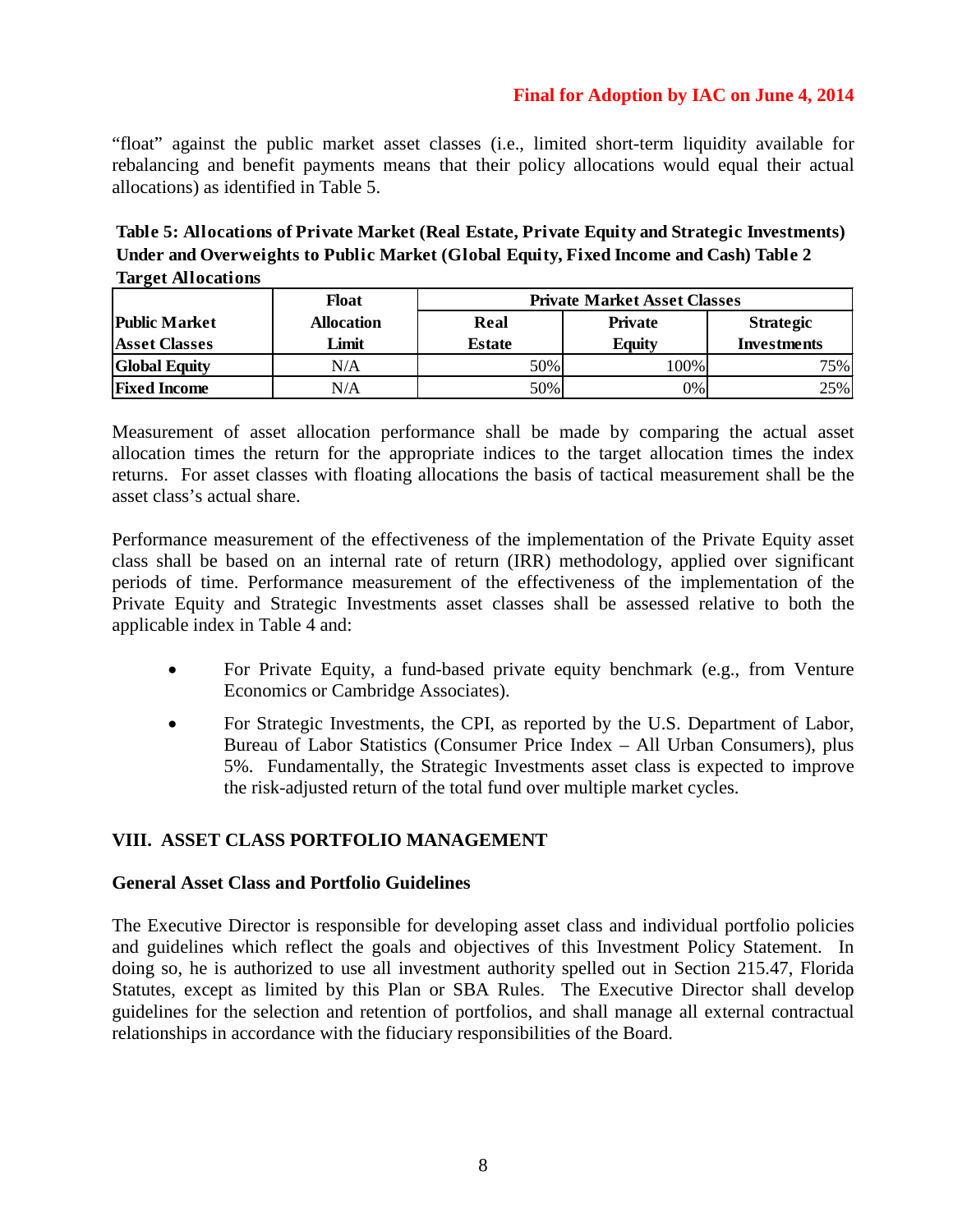## **Final for Adoption by IAC on June 4, 2014**

All asset classes shall be invested to achieve or exceed the return on their respective benchmarks over a long period of time. To obtain appropriate compensation for associated performance risks:

- Public market asset classes shall be well diversified with respect to their benchmarks and have a reliance on low cost passive strategies scaled according to the degree of efficiency in underlying securities markets, capacity in effective active strategies, and ongoing total fund liquidity requirements.
- Private Equity, Real Estate and Strategic Investments asset classes shall utilize a prudent process to maximize long-term access to attractive risk-adjusted investment opportunities through use of business partners with appropriate:
	- o Financial, operational and investment expertise and resources;
	- o Alignment of interests;
	- o Transparency and repeatability of investment process; and
	- o Controls on leverage.

### **Strategic Investments Guidelines**

The objective of the asset class is to proactively identify and utilize non-traditional and multi-asset class investments, on an opportunistic and strategic basis, in order to accomplish one or more of the following:

- Generate long-term incremental returns in excess of a 5% annualized real rate of return, commensurate with risk.
- Diversify the FRS Pension Plan assets.
- Provide a potential hedge against inflation.
- Increase investment flexibility, across market environments, in order to access evolving or opportunistic investments outside of traditional asset classes and effective risk-adjusted portfolio management strategies.

Strategic Investments may include, but not be limited to, direct investments authorized by s. 215.47, Florida Statutes or investments in capital commitment partnerships, hedge funds or other vehicles that make or involve non-traditional, opportunistic and/or long or short investments in marketable and nonmarketable debt, equity, and/or real assets (e.g., real estate, infrastructure, or commodities). Leverage may be utilized subject to appropriate controls.

The Executive Director shall develop and implement policies as appropriate for the orderly and effective implementation of the provisions of Chapter 2007-88, Laws of Florida, the "Protecting Florida's Investments Act." Actions taken and determinations made pursuant to said policies are hereby incorporated by reference into this Investment Policy Statement, as required by subsection 215.473(6), Florida Statutes.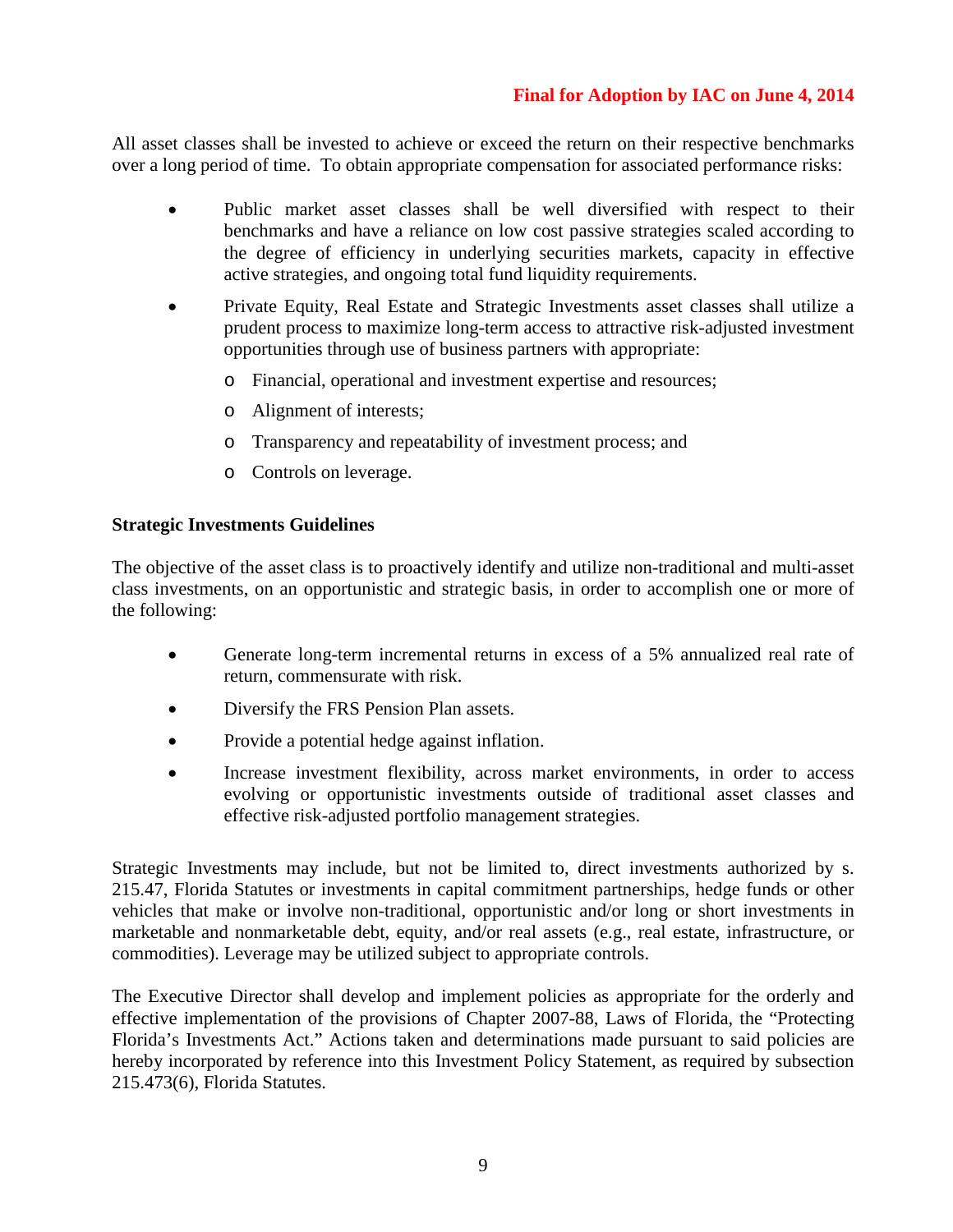## **IX. REPORTING**

The Board directs the Executive Director to coordinate the preparation of quarterly reports of the investment performance of the FRS by the Board's independent performance evaluation consultant.

The following formal periodic reports to the Board shall be the responsibility of the Executive Director:

- An annual report on the SBA and its investment portfolios, including that of the FRS.
- A monthly report on performance and investment actions taken.
- Special investment reports pursuant to Section 215.44-215.53, Florida Statutes.

## **X. IMPLEMENTATION SCHEDULE**

This policy statement shall be effective July 1, 2014.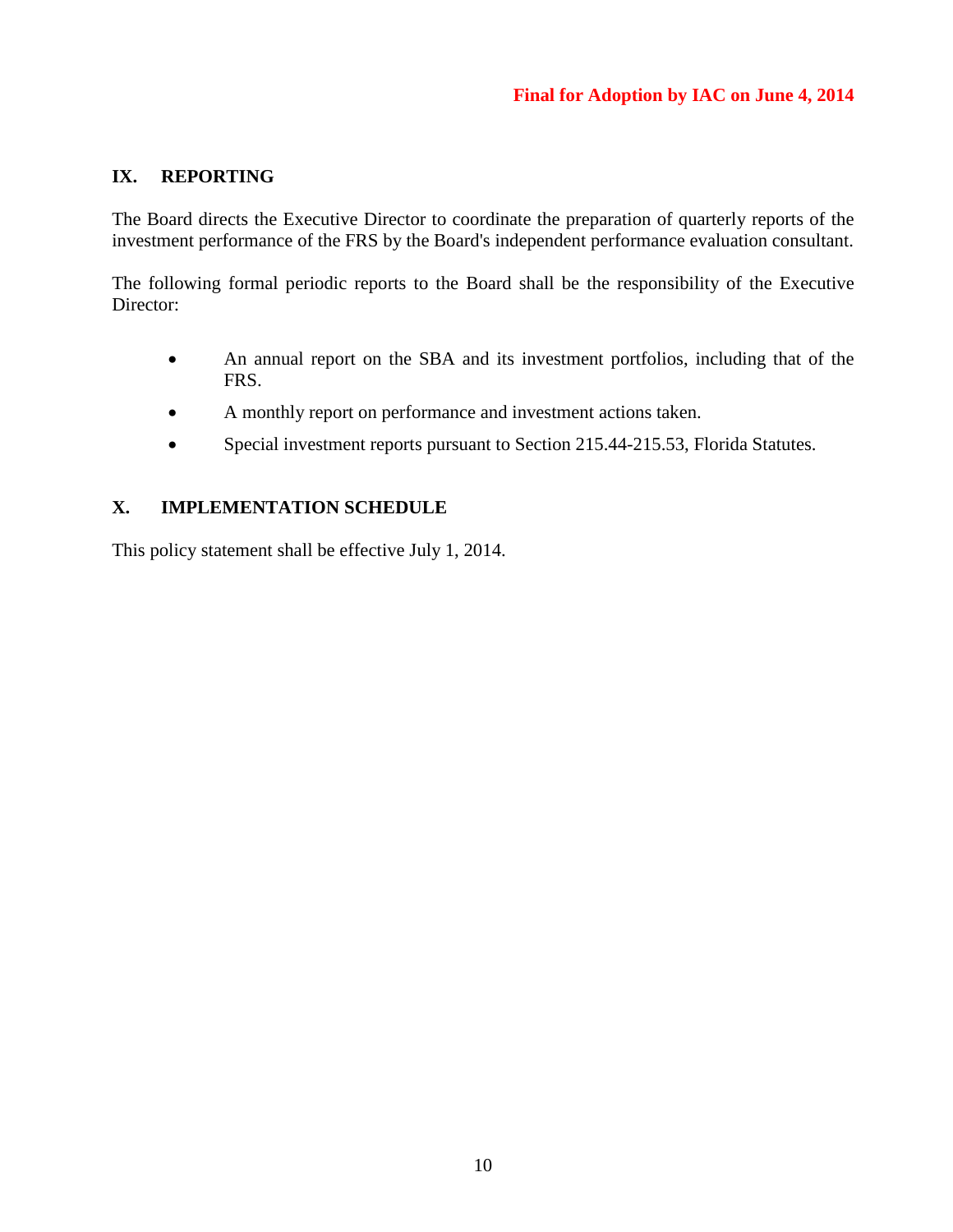## **LAWTON CHILES ENDOWMENT FOR CHILDREN AND ELDERS INVESTMENT POLICY STATEMENT**

## **I. DEFINITIONS**

**Asset Class** - An asset class is an aggregation of one or more portfolios with the same principal asset type. For example, all of the portfolios whose principal asset type was stocks would be aggregated together as the Stock asset class. As such, it would contain primarily—but not exclusively—the principal asset type.

**Asset Type** - An asset type is a category of investment instrument such as common stock or bond.

**Portfolio** - A portfolio is the basic organization unit of the Endowment. Funds are managed within portfolios. A portfolio will contain one principal asset type (common stocks, for example), but may contain small amounts of other asset types as well. The discretion for this mix of asset types is set out in guidelines for each portfolio.

**Annuity** - An agreement whereby the investor receives a specified periodic payment over a predetermined time period.

### **II. OVERVIEW OF THE ENDOWMENT FUND AND THE SBA**

The State Board of Administration (Board) provides investment management of assets contributed and held on behalf of the Lawton Chiles Endowment Fund (Endowment), pursuant to s. 215.5601, F.S. as created by Chapter 99-167, L.O.F.

## **III. THE BOARD**

The Board consists of the Governor, as Chairman, the Chief Financial Officer, as Treasurer, and the Attorney General, as Secretary. The Board has statutory responsibility for the investment of Endowment assets, subject to limitations on investments as outlined in Section 215.47, Florida Statutes and the requirements specific to the Endowment contained in s. 215.5601, Florida Statutes.

The Board shall discharge its fiduciary duties in accordance with the Florida statutory fiduciary standards of care as contained in sections 215.47(9), Florida Statutes.

The Board delegates to the Executive Director the administrative and investment authority, within the statutory limitations and rules, to manage the investment of Endowment assets.

The mission of the State Board of Administration is to provide superior investment and trust services while adhering to the highest ethical, fiduciary and professional standards.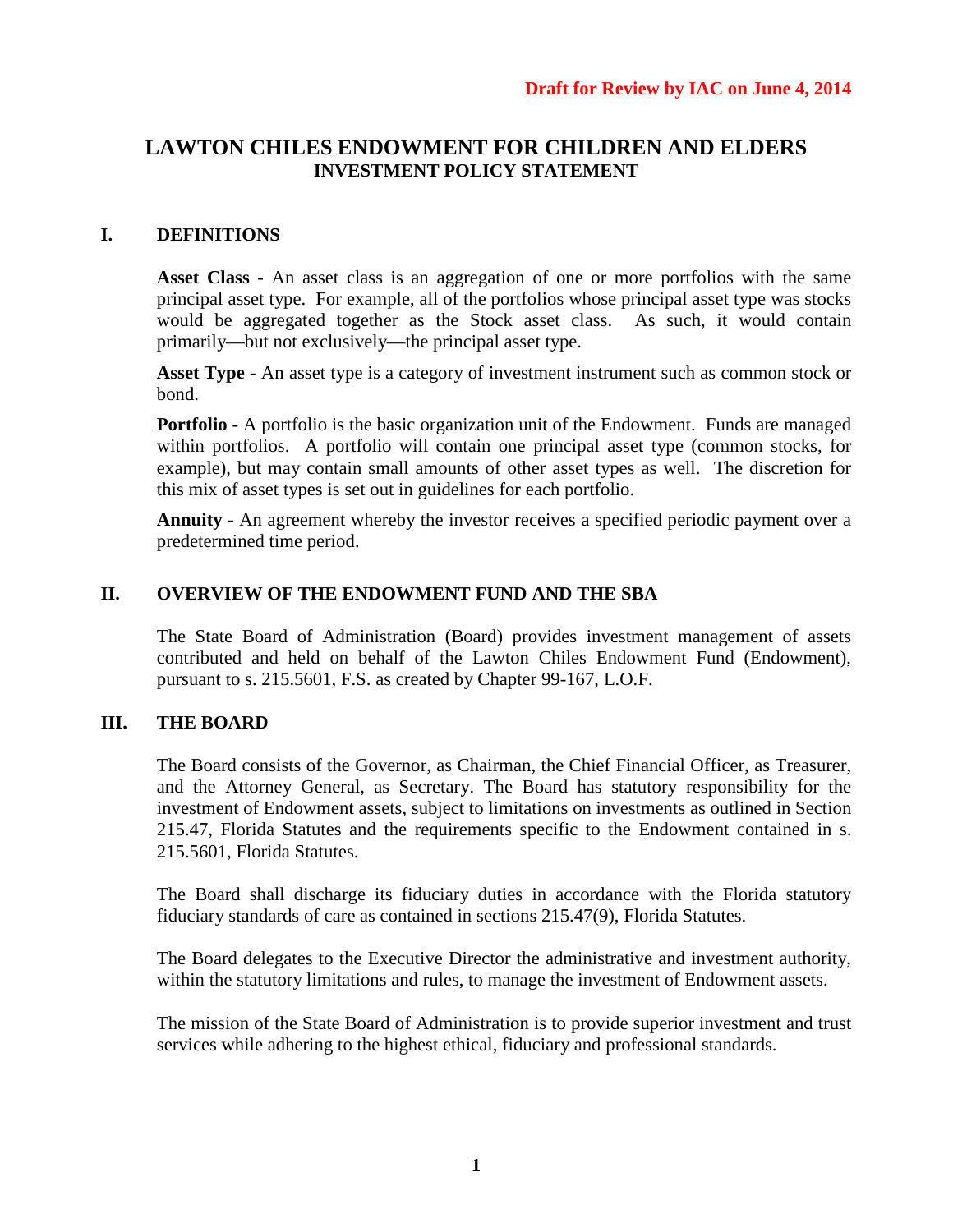### **IV. THE EXECUTIVE DIRECTOR**

The Executive Director is charged with the responsibility for managing and directing administrative, personnel, budgeting, and investment functions, including the strategic and tactical allocation of invested assets.

The Executive Director is charged with developing specific individual investment portfolio objectives and policy guidelines, and providing the Board with monthly and quarterly reports of investment activities.

The Executive Director has investment responsibility for maintaining diversified portfolios, and maximizing returns with respect to the broad diversified market standards of individual asset classes, consistent with appropriate risk constraints. The Executive Director will develop policies and procedures to:

- Identify, monitor and control/mitigate key investment and operational risks.
- Maintain an appropriate and effective risk management and compliance program that identifies, evaluates and manages risks within business units and at the enterprise level.
- Maintain an appropriate and effective control environment for SBA investment and operational responsibilities.
- Approve risk allocations and limits, including total fund and asset class risk budgets.

The Executive Director will appoint a Chief Risk and Compliance Officer, whose selection, compensation and termination will be affirmed by the Board, to assist in the execution of the responsibilities enumerated in the preceding list. For day-to-day executive and administrative purposes, the Chief Risk and Compliance Officer will proactively work with the Executive Director and designees to ensure that issues are promptly and thoroughly addressed by management. On at least a quarterly basis, the Chief Risk and Compliance Officer will provide reports to the Investment Advisory Council, Audit Committee and Board and is authorized to directly access these bodies at any time as appropriate to ensure the integrity and effectiveness of risk management and compliance functions.

Pursuant to written SBA policy, the Executive Director will organize an Investment Oversight Group(s) to regularly review, document and formally escalate guideline compliance exceptions and events that may have a material impact on the Trust Fund. The Executive Director is delegated the authority and responsibility to prudently address any such compliance exceptions, with input from the Investment Advisory Council and Audit Committee as necessary and appropriate, unless otherwise required in this Investment Policy Statement.

The Executive Director is responsible for evaluating the appropriateness of the goals and objectives in this Plan and recommending changes to the Board when appropriate.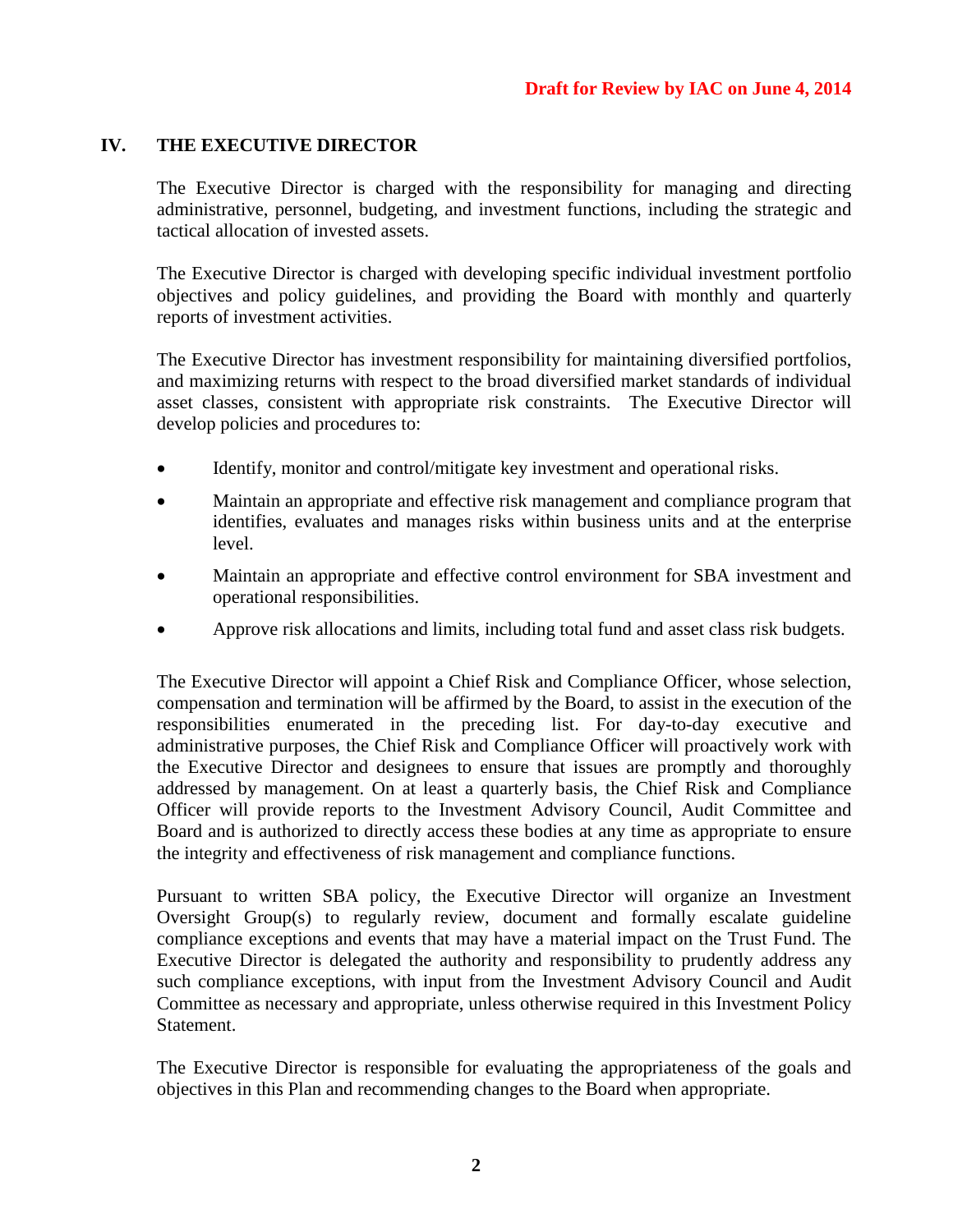### **V. INVESTMENT OBJECTIVES**

The investment objective of the Board is long-term preservation of the real value of the principal (contributed capital) and a specified regular annual cash outflow for appropriation, as nonrecurring revenue, utilizing a thirty-year planning horizon. The Board's principal means for achieving this goal are through defining the terms of the Endowment's annuity payout structure authorized under law and through investment directives to the Executive Director.

The main object of these investment directives is the asset class. The Board directs the Executive Director to manage the asset classes in ways that, in the Board's opinion, will maximize the likelihood of achieving the investment objective. The Board establishes asset classes, sets permissible shares of the total portfolio's value for each and establishes performance benchmarks for them. In addition, it establishes a performance benchmark for the total portfolio.

### **VI. PAYOUT FORMULA**

Liquidation of fund assets to support the legislative appropriations process shall be made according to the following participating annuity structure. At the start of each state budget cycle, a payout amount from the Endowment shall be established for the upcoming fiscal year according to the following formula:

$$
s_i = (x)s_{i-1} + (1-x)V_i \max[GM - \frac{R+K}{30}, 0]
$$

where:  $x = 75\%$ 

 $s_i$  = real payout amount for the upcoming fiscal year;

 $s_{i-1}$  = real payout amount for the prior fiscal year, proportionally adjusted for any changes in the amount of contributed principal since the prior fiscal year;

 $V_i$  = real value of the endowment at the time  $s_i$  is determined;

 $GM =$  the expected real geometric return on the endowment's assets, given the asset allocation directed under Section VII;

 $R =$  the required change in the fund's net asset value in order for Vi to equal the real value of all contributions to the Endowment at the time  $s_i$  is determined; and

 $K =$  prudence constant corresponding to a shortfall probability of 20%.<sup>[1](#page-23-0)</sup>

Payouts shall be made no more frequently than quarterly, at the start of each quarter, in prorata portions of si.

<span id="page-23-0"></span><sup>&</sup>lt;sup>1</sup> More specifically,  $K =$  the inverse of the standard normal cumulative distribution for a probability of 20% or less times the expected risk of the portfolio times the square root of the planning horizon (30 years).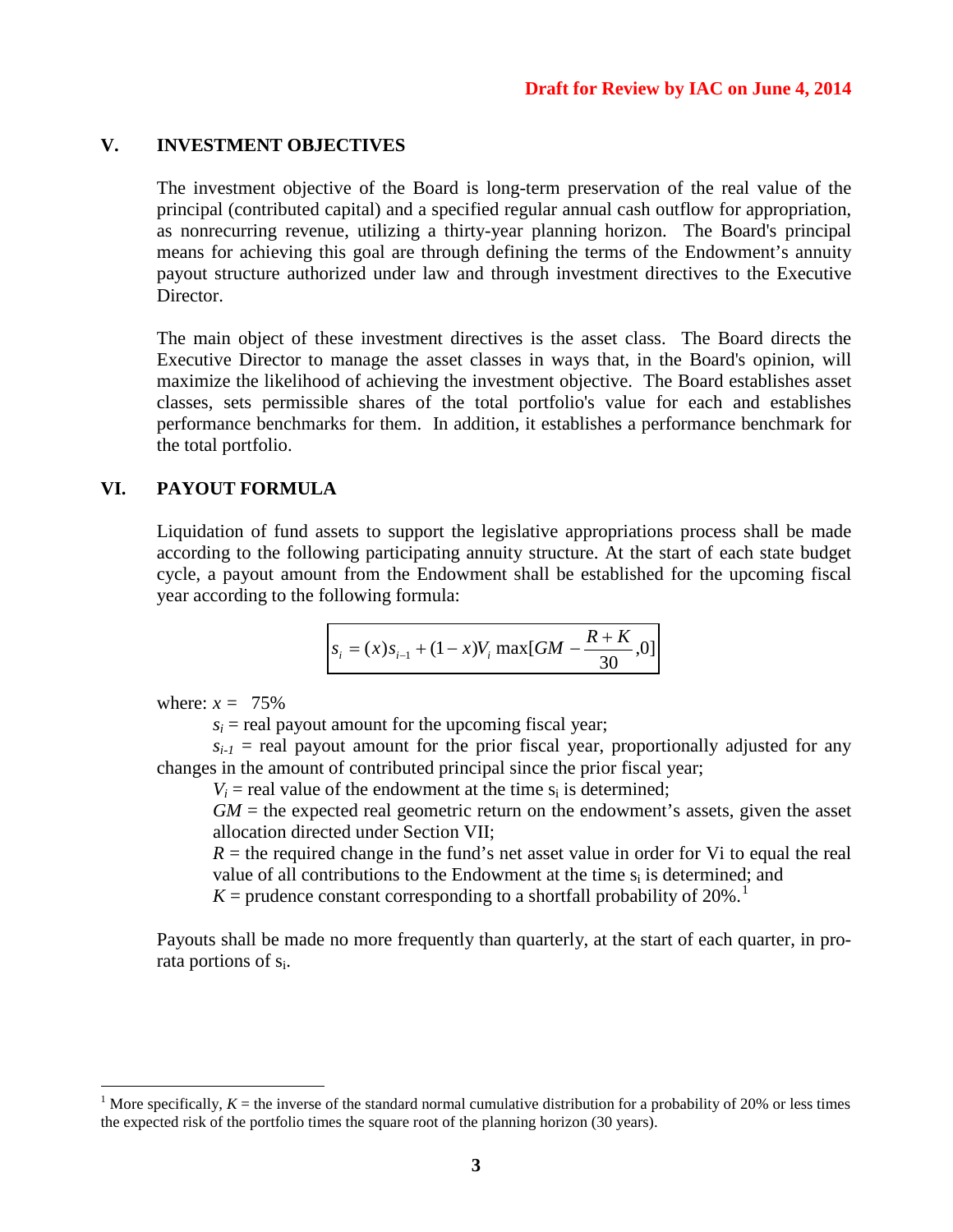## **VII. TARGET PORTFOLIO AND ASSET ALLOCATION RANGES**

In order to achieve the investment goal, the Board sets a relative objective for the Executive Director: achieve or exceed the return on a performance benchmark known as the Target Portfolio over time. The Target Portfolio is a portfolio composed of a specific mix of the authorized asset classes. The return on this portfolio is a weighted-average of the returns to passive benchmarks for each of the asset classes. The expectation is that this return will meet or exceed the target rate of return and, thus achieve the Board's investment objectives.

This relative return objective is developed in a risk management framework. Risk from the perspective of the Board is failing to earn the target return over long periods of time, and the asset mix is developed to minimize this risk. In selecting the Target Portfolio the Board considers information related to specified future expenditures from the Endowment and historical asset class risk and return characteristics. Potential asset mixes are thus evaluated with respect to their expected return and volatility as well as risk.

Although the target portfolio has an expected return and risk associated with it, it is important to note that this expected return is neither an explicit nor an implicit goal for the managers of the Endowment. These figures are used solely in developing directives for fund management that will raise the probability of success in achieving the target rate of return. The Executive Director is held responsible not for specifically achieving the target rate of return in each period, but rather for doing at least as well as the market using the target portfolio's mix of assets.

In pursuit of incremental investment returns, the Executive Director may vary the asset mix from the target allocation based on market conditions and the investment environment for the individual asset classes. The Executive Director shall adopt an asset allocation policy guideline which specifies the process for making these tactical decisions. The guideline shall concentrate on the analysis of economic conditions, the absolute values of asset class investments and the relative values between asset classes.

The Board establishes the Target Portfolio as being composed of the following Asset Classes and Target Allocations and, additionally, the Board establishes ranges for the actual allocations to limit the risk of deviating significantly from the long-run investment plan.

| Table 1                        |                          |                     |
|--------------------------------|--------------------------|---------------------|
| <b>Asset Class</b>             | <b>Target Allocation</b> | <b>Policy Range</b> |
| <b>Global Equity</b>           | 71%                      | 61-81%              |
| Fixed Income                   | 17%                      | 12-22%              |
| <b>Inflation-Indexed Bonds</b> | 11%                      | $6 - 16%$           |
| Cash Equivalents               | 1%                       | $0-10%$             |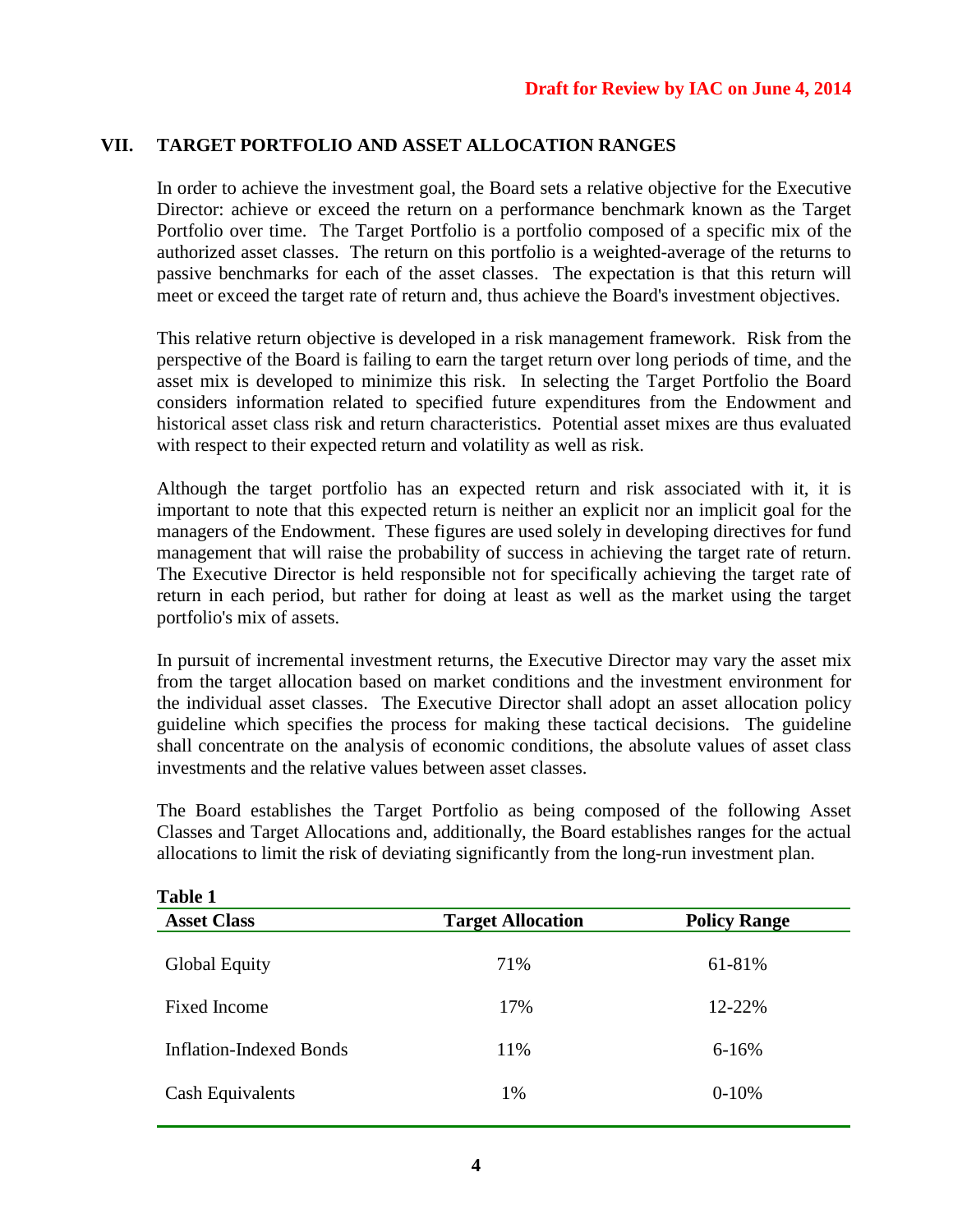### **Draft for Review by IAC on June 4, 2014**

For purposes of determining compliance with these Policy Ranges, an Asset Class is considered to be an aggregation of one or more portfolios with substantially the same principal asset type. As a standard management practice, portfolio managers are expected to meet their goals for all assets allocated to their portfolio.

It is expected that the Endowment will be managed in such a way that the actual allocation mix will remain within these ranges. Investment strategies or market conditions which result in an allocation position for any asset class outside of the enumerated ranges for a period exceeding thirty days shall be reported to the Board, together with a review of conditions causing the persistent deviation and a recommendation for subsequent investment action.

Notwithstanding the prior paragraph, in the event of a mandated payout from the Endowment that is expected by the Executive Director to require an accumulation of cash that exceeds ten percent of the market value of the Endowment, all asset classes' Target Allocations will float and Policy Ranges will not be applicable. During such an event, Target Allocations will be equal to the actual month-end average balances for the respective asset classes as determined by the custodian. Actual allocations will be reported monthly to the Board. Once the mandated payout has been made, Target Allocations and Policy Ranges will revert to the values in Table 1.

In adopting this plan, the board recognizes that no additional contributions are anticipated under current law.

### **VIII. PERFORMANCE MEASUREMENT**

Asset class performance is measured in accordance with a broad market index appropriate to the asset class. The following indices are used as benchmarks for the authorized asset classes:

| <b>Asset Class</b>   | <b>Index</b>                                                 |
|----------------------|--------------------------------------------------------------|
| <b>Global Equity</b> | A custom version of the Morgan Stanley Capital               |
|                      | International All Country World International Investable     |
|                      | Market Index, in dollar terms, net of withholding taxes      |
|                      | on non-resident institutional investors, adjusted to reflect |
|                      | a 55% fixed weight in the Morgan Stanley Capital             |
|                      | International USA Investable Market Index. a                 |
|                      | corresponding 45% fixed weight in the Morgan Stanley         |
|                      | Capital International All Country World ex USA               |
|                      | <b>Investable Market Index, and the exclusion of certain</b> |
|                      | equities of tobacco-related companies.                       |
| <b>Fixed Income</b>  | The Barclays Capital U.S. Aggregate Bond Index               |

**Table 2**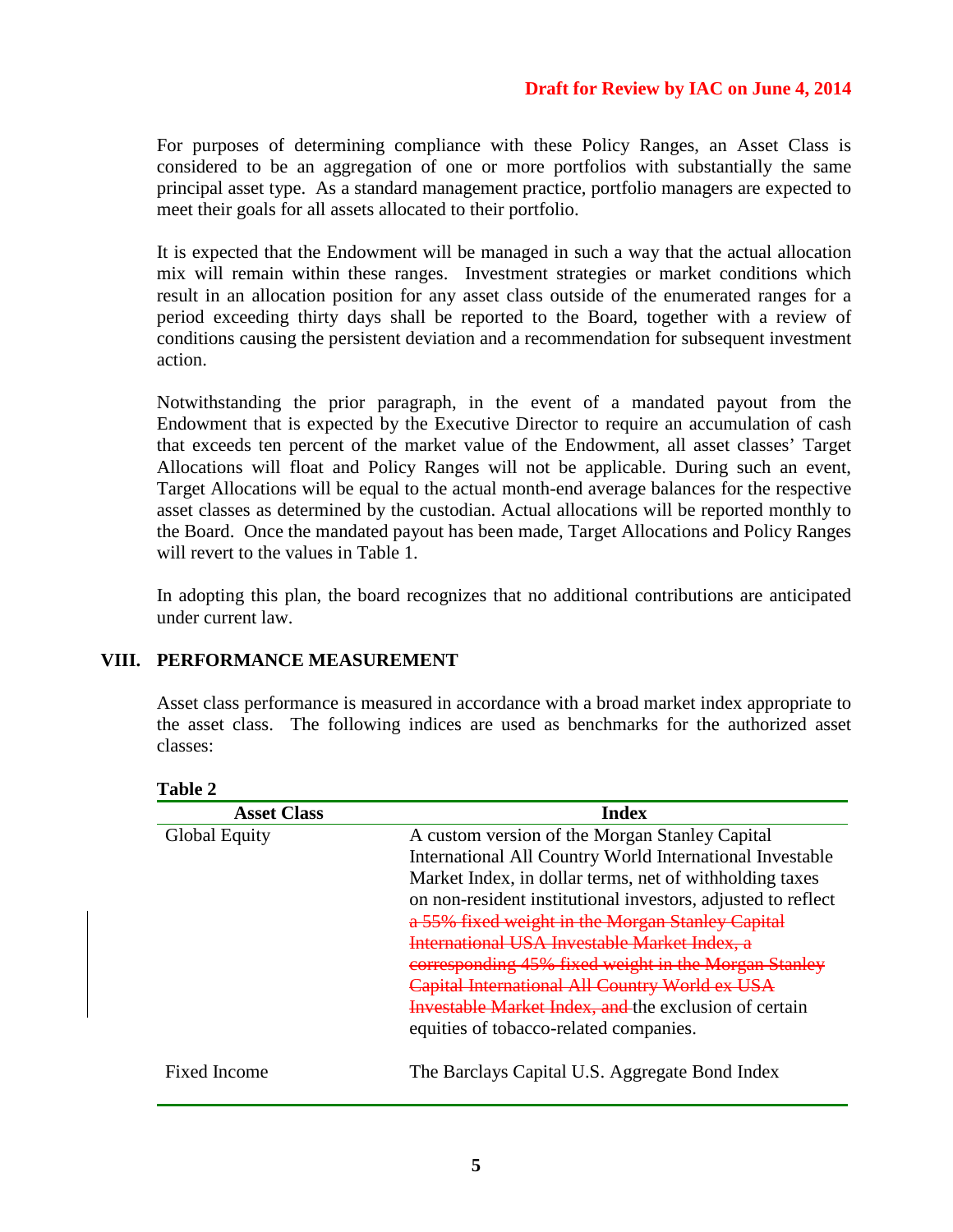### **Draft for Review by IAC on June 4, 2014**

| <b>Inflation-Indexed Bonds</b> | The Barclays Capital U.S. Treasury Inflation Note Index.                                                |
|--------------------------------|---------------------------------------------------------------------------------------------------------|
| Cash Equivalents               | The Standard & Poor's U.S. AAA & AA Rated<br>Government Investment Pool All 30 Day - Net Yield<br>Index |

The return on the Target Portfolio shall be calculated as an average of the returns to the Target Indices indicated in Table 2 weighted by the Target Allocations indicated by Table 1, (recognizing that Table 1 is suspended if a mandated payout from the Endowment is of sufficient size).

Performance measurement of asset allocation performance shall be made by comparing the actual asset allocation times the return for the appropriate indices to the target allocation times the index returns.

### **IX. ASSET CLASS PORTFOLIO MANAGEMENT**

### **General Portfolio Guidelines**

The Executive Director is responsible for developing asset class and individual portfolio policies and guidelines which reflect the goals and objectives of this Investment Policy Statement. In doing so, he is authorized to use all investment authority spelled out in Section 215.47, Florida Statutes, except as limited by this Plan or SBA Rules. The Executive Director shall develop guidelines for the selection and retention of portfolios, and shall manage all external contractual relationships in accordance with the fiduciary responsibilities of the Board.

All asset classes shall be invested to achieve or exceed the return on their respective benchmarks over a long period of time. The portfolios shall also be well diversified with respect to the benchmark.

Commingled vehicles which invest broadly in foreign small-cap equities indices and foreign emerging market equities indices, including the equities of tobacco-related companies therein, are authorized to the extent necessary to prudently manage the Endowment.

### **X. REPORTING**

The Board directs the Executive Director to coordinate the preparation of regular reports of the investment performance of the Endowment by the Board's independent performance measurement firm.

The Executive Director shall also make a status report to the Governor, the Speaker of the House of Representatives, the President of the Senate, the chairpersons of the respective appropriations and substantive committees of each chamber, and the Revenue Estimating Conference monthly.

### **XI. SBA ADMINISTRATIVE COST**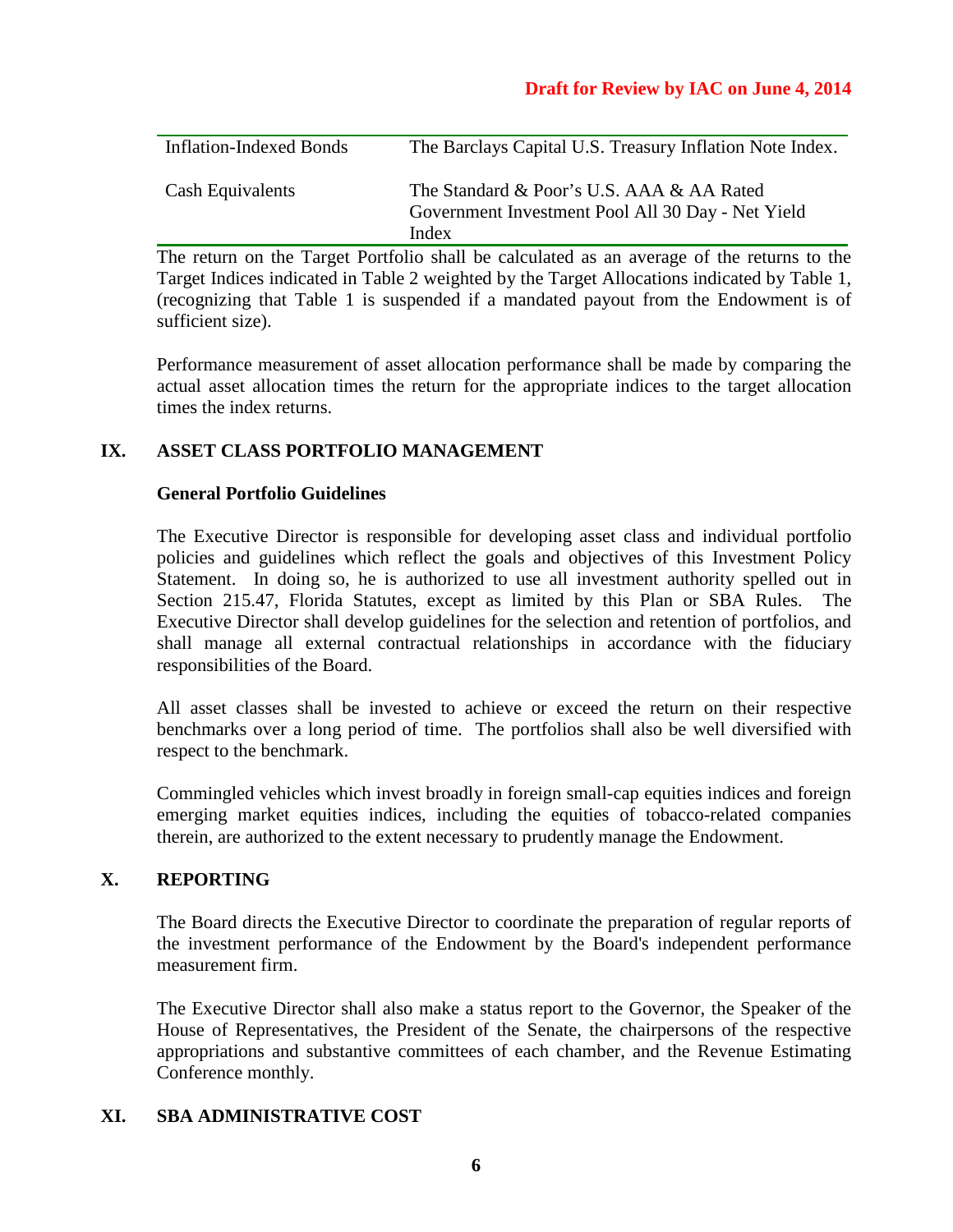Administrative costs will be deducted from the fund at a rate not greater than that charged by the SBA for managing Florida Retirement System assets.

### **XII. IMPLEMENTATION SCHEDULE**

This plan shall be effective upon approval of the Board. However, the target index changes for Global Equity may be phased in over a 12 month period subsequent to October-July 1, 20134.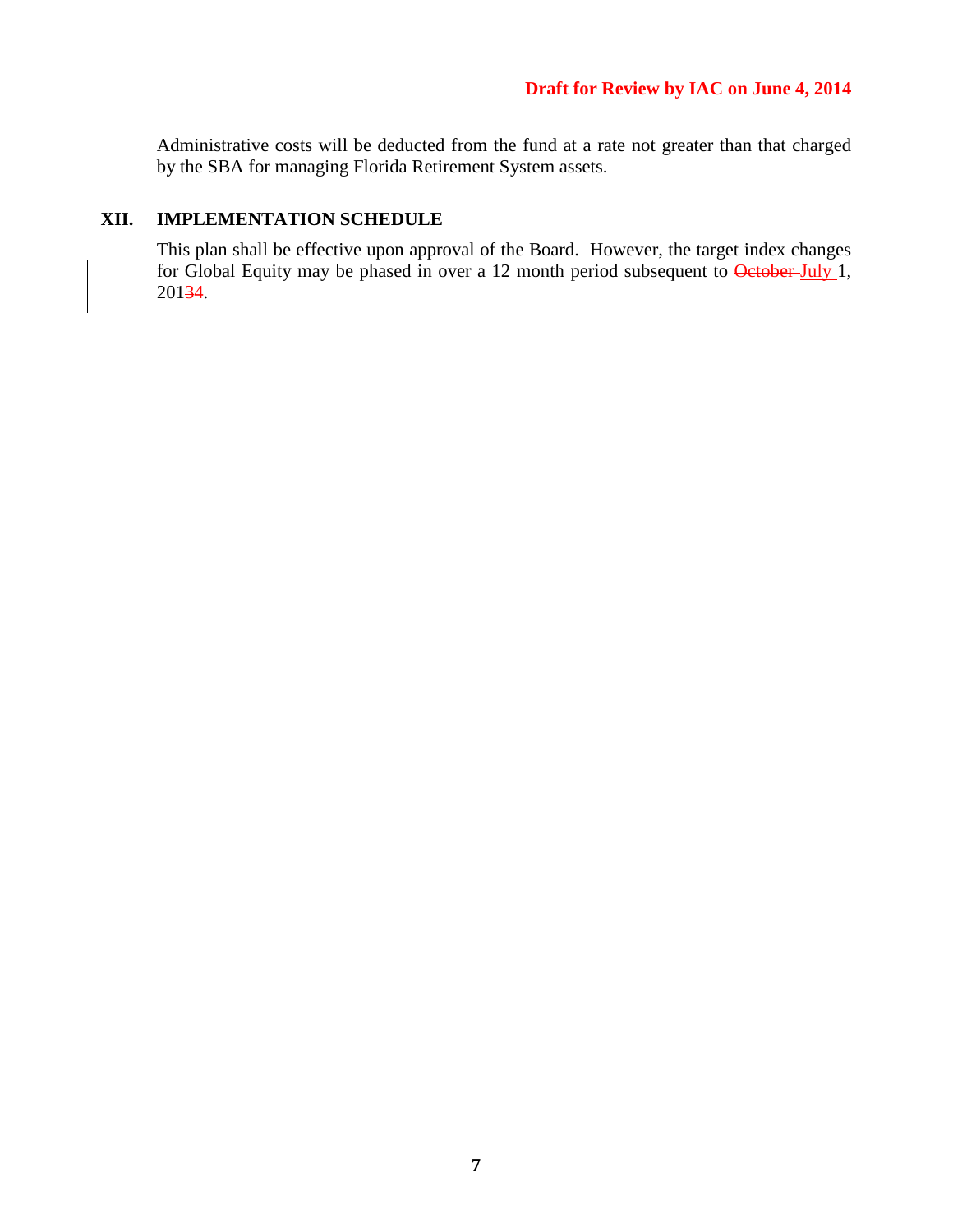## **LAWTON CHILES ENDOWMENT FOR CHILDREN AND ELDERS INVESTMENT POLICY STATEMENT**

### **I. DEFINITIONS**

**Asset Class** - An asset class is an aggregation of one or more portfolios with the same principal asset type. For example, all of the portfolios whose principal asset type was stocks would be aggregated together as the Stock asset class. As such, it would contain primarily—but not exclusively—the principal asset type.

**Asset Type** - An asset type is a category of investment instrument such as common stock or bond.

**Portfolio** - A portfolio is the basic organization unit of the Endowment. Funds are managed within portfolios. A portfolio will contain one principal asset type (common stocks, for example), but may contain small amounts of other asset types as well. The discretion for this mix of asset types is set out in guidelines for each portfolio.

**Annuity** - An agreement whereby the investor receives a specified periodic payment over a predetermined time period.

### **II. OVERVIEW OF THE ENDOWMENT FUND AND THE SBA**

The State Board of Administration (Board) provides investment management of assets contributed and held on behalf of the Lawton Chiles Endowment Fund (Endowment), pursuant to s. 215.5601, F.S. as created by Chapter 99-167, L.O.F.

## **III. THE BOARD**

The Board consists of the Governor, as Chairman, the Chief Financial Officer, as Treasurer, and the Attorney General, as Secretary. The Board has statutory responsibility for the investment of Endowment assets, subject to limitations on investments as outlined in Section 215.47, Florida Statutes and the requirements specific to the Endowment contained in s. 215.5601, Florida Statutes.

The Board shall discharge its fiduciary duties in accordance with the Florida statutory fiduciary standards of care as contained in sections 215.47(9), Florida Statutes.

The Board delegates to the Executive Director the administrative and investment authority, within the statutory limitations and rules, to manage the investment of Endowment assets.

The mission of the State Board of Administration is to provide superior investment and trust services while adhering to the highest ethical, fiduciary and professional standards.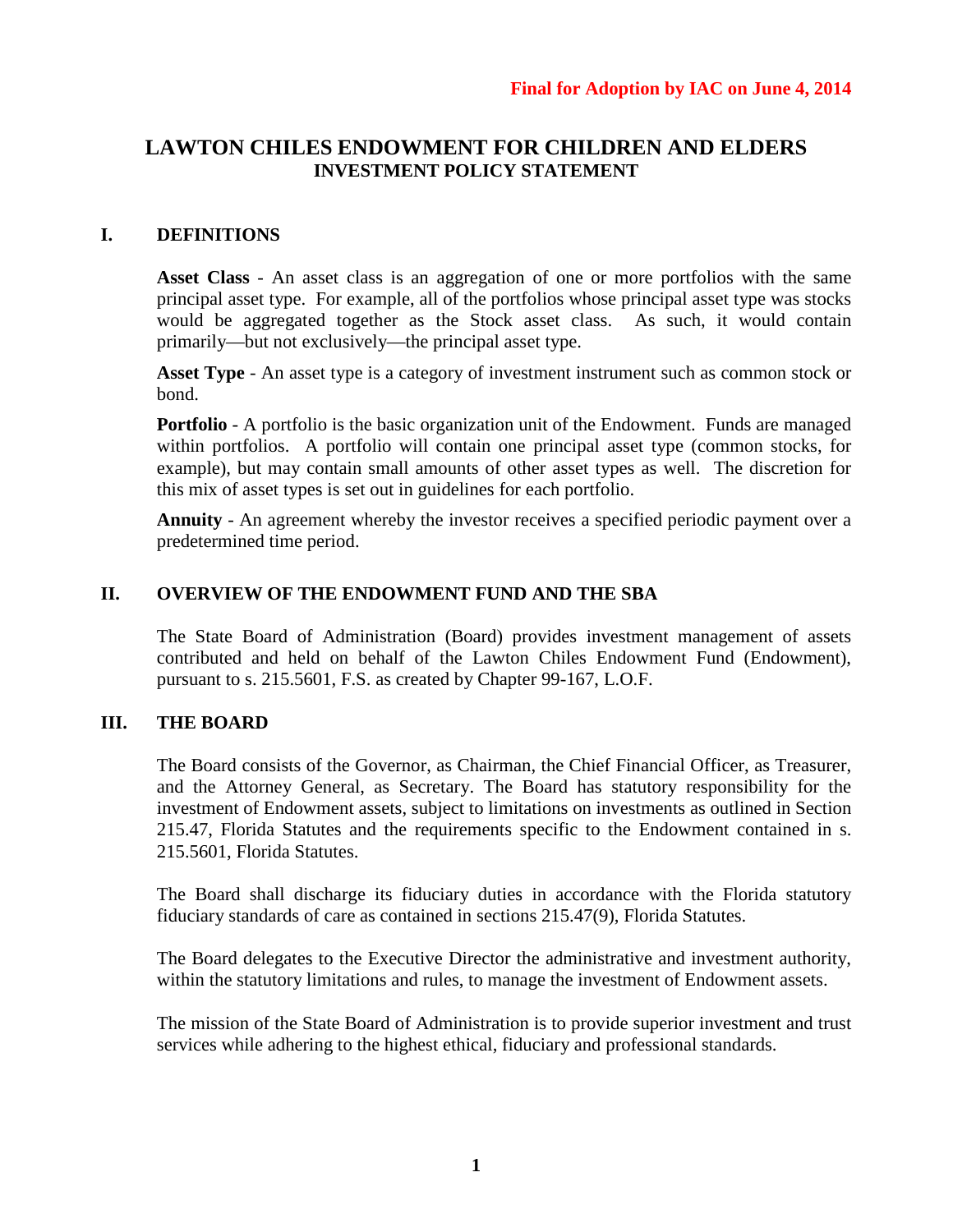### **IV. THE EXECUTIVE DIRECTOR**

The Executive Director is charged with the responsibility for managing and directing administrative, personnel, budgeting, and investment functions, including the strategic and tactical allocation of invested assets.

The Executive Director is charged with developing specific individual investment portfolio objectives and policy guidelines, and providing the Board with monthly and quarterly reports of investment activities.

The Executive Director has investment responsibility for maintaining diversified portfolios, and maximizing returns with respect to the broad diversified market standards of individual asset classes, consistent with appropriate risk constraints. The Executive Director will develop policies and procedures to:

- Identify, monitor and control/mitigate key investment and operational risks.
- Maintain an appropriate and effective risk management and compliance program that identifies, evaluates and manages risks within business units and at the enterprise level.
- Maintain an appropriate and effective control environment for SBA investment and operational responsibilities.
- Approve risk allocations and limits, including total fund and asset class risk budgets.

The Executive Director will appoint a Chief Risk and Compliance Officer, whose selection, compensation and termination will be affirmed by the Board, to assist in the execution of the responsibilities enumerated in the preceding list. For day-to-day executive and administrative purposes, the Chief Risk and Compliance Officer will proactively work with the Executive Director and designees to ensure that issues are promptly and thoroughly addressed by management. On at least a quarterly basis, the Chief Risk and Compliance Officer will provide reports to the Investment Advisory Council, Audit Committee and Board and is authorized to directly access these bodies at any time as appropriate to ensure the integrity and effectiveness of risk management and compliance functions.

Pursuant to written SBA policy, the Executive Director will organize an Investment Oversight Group(s) to regularly review, document and formally escalate guideline compliance exceptions and events that may have a material impact on the Trust Fund. The Executive Director is delegated the authority and responsibility to prudently address any such compliance exceptions, with input from the Investment Advisory Council and Audit Committee as necessary and appropriate, unless otherwise required in this Investment Policy Statement.

The Executive Director is responsible for evaluating the appropriateness of the goals and objectives in this Plan and recommending changes to the Board when appropriate.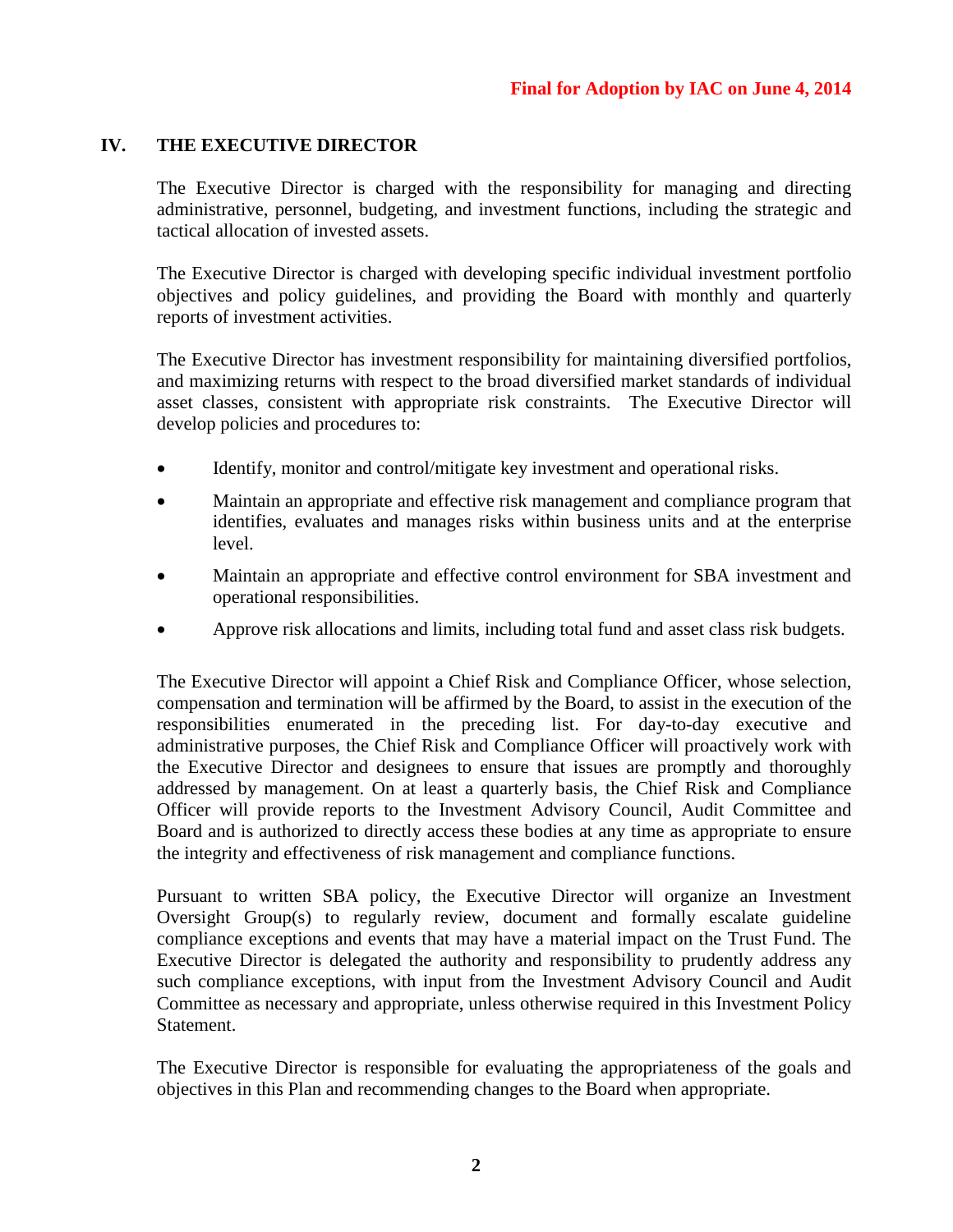### **V. INVESTMENT OBJECTIVES**

The investment objective of the Board is long-term preservation of the real value of the principal (contributed capital) and a specified regular annual cash outflow for appropriation, as nonrecurring revenue, utilizing a thirty-year planning horizon. The Board's principal means for achieving this goal are through defining the terms of the Endowment's annuity payout structure authorized under law and through investment directives to the Executive Director.

The main object of these investment directives is the asset class. The Board directs the Executive Director to manage the asset classes in ways that, in the Board's opinion, will maximize the likelihood of achieving the investment objective. The Board establishes asset classes, sets permissible shares of the total portfolio's value for each and establishes performance benchmarks for them. In addition, it establishes a performance benchmark for the total portfolio.

### **VI. PAYOUT FORMULA**

Liquidation of fund assets to support the legislative appropriations process shall be made according to the following participating annuity structure. At the start of each state budget cycle, a payout amount from the Endowment shall be established for the upcoming fiscal year according to the following formula:

$$
s_i = (x)s_{i-1} + (1-x)V_i \max[GM - \frac{R+K}{30}, 0]
$$

where:  $x = 75\%$ 

 $s_i$  = real payout amount for the upcoming fiscal year;

 $s_{i-1}$  = real payout amount for the prior fiscal year, proportionally adjusted for any changes in the amount of contributed principal since the prior fiscal year;

 $V_i$  = real value of the endowment at the time  $s_i$  is determined;

 $GM =$  the expected real geometric return on the endowment's assets, given the asset allocation directed under Section VII;

 $R =$  the required change in the fund's net asset value in order for Vi to equal the real value of all contributions to the Endowment at the time  $s_i$  is determined; and

 $K =$  prudence constant corresponding to a shortfall probability of 20%.<sup>[1](#page-30-0)</sup>

Payouts shall be made no more frequently than quarterly, at the start of each quarter, in prorata portions of si.

<span id="page-30-0"></span><sup>&</sup>lt;sup>1</sup> More specifically,  $K =$  the inverse of the standard normal cumulative distribution for a probability of 20% or less times the expected risk of the portfolio times the square root of the planning horizon (30 years).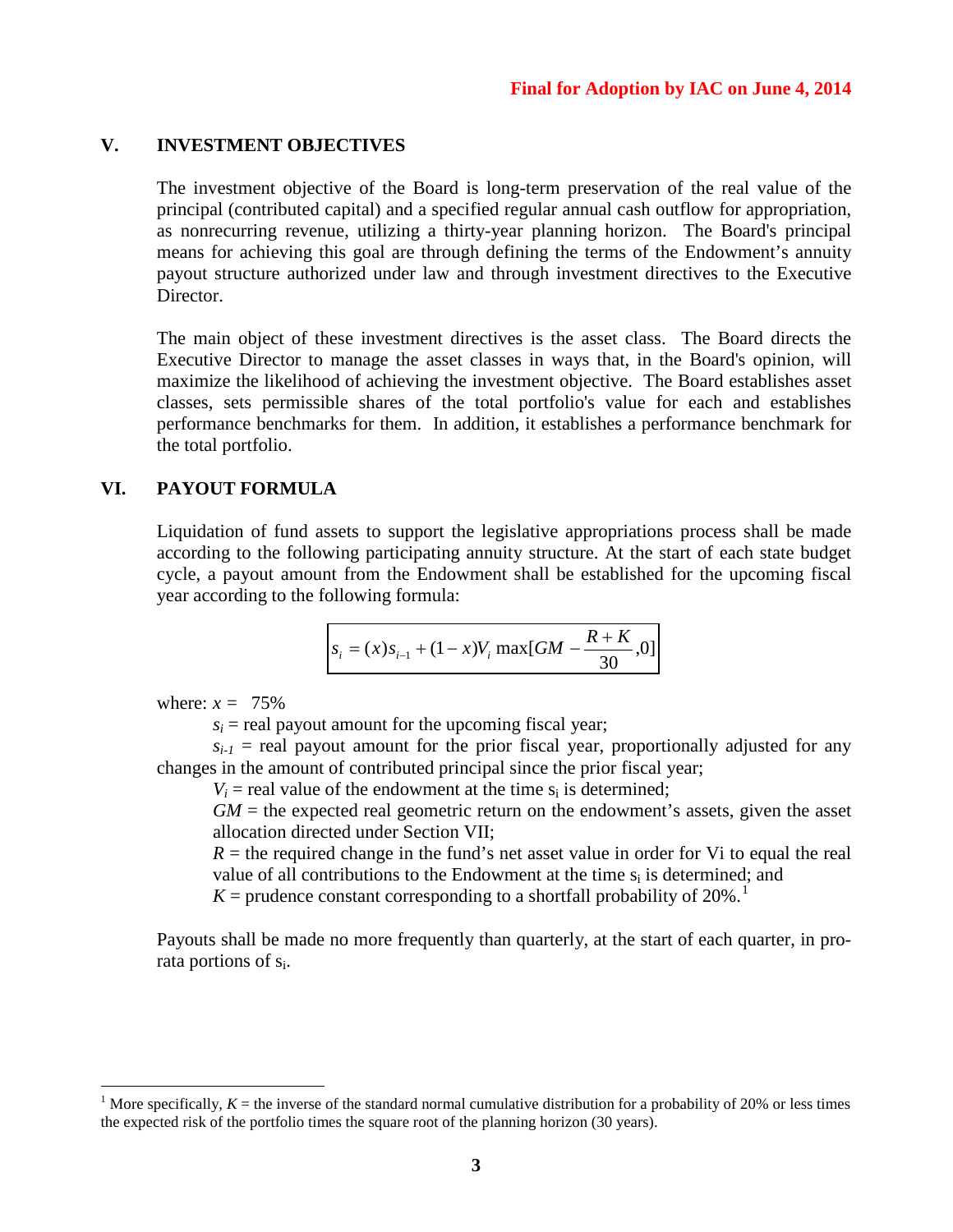## **VII. TARGET PORTFOLIO AND ASSET ALLOCATION RANGES**

In order to achieve the investment goal, the Board sets a relative objective for the Executive Director: achieve or exceed the return on a performance benchmark known as the Target Portfolio over time. The Target Portfolio is a portfolio composed of a specific mix of the authorized asset classes. The return on this portfolio is a weighted-average of the returns to passive benchmarks for each of the asset classes. The expectation is that this return will meet or exceed the target rate of return and, thus achieve the Board's investment objectives.

This relative return objective is developed in a risk management framework. Risk from the perspective of the Board is failing to earn the target return over long periods of time, and the asset mix is developed to minimize this risk. In selecting the Target Portfolio the Board considers information related to specified future expenditures from the Endowment and historical asset class risk and return characteristics. Potential asset mixes are thus evaluated with respect to their expected return and volatility as well as risk.

Although the target portfolio has an expected return and risk associated with it, it is important to note that this expected return is neither an explicit nor an implicit goal for the managers of the Endowment. These figures are used solely in developing directives for fund management that will raise the probability of success in achieving the target rate of return. The Executive Director is held responsible not for specifically achieving the target rate of return in each period, but rather for doing at least as well as the market using the target portfolio's mix of assets.

In pursuit of incremental investment returns, the Executive Director may vary the asset mix from the target allocation based on market conditions and the investment environment for the individual asset classes. The Executive Director shall adopt an asset allocation policy guideline which specifies the process for making these tactical decisions. The guideline shall concentrate on the analysis of economic conditions, the absolute values of asset class investments and the relative values between asset classes.

The Board establishes the Target Portfolio as being composed of the following Asset Classes and Target Allocations and, additionally, the Board establishes ranges for the actual allocations to limit the risk of deviating significantly from the long-run investment plan.

| Table 1                        |                          |                     |
|--------------------------------|--------------------------|---------------------|
| <b>Asset Class</b>             | <b>Target Allocation</b> | <b>Policy Range</b> |
| <b>Global Equity</b>           | 71%                      | 61-81%              |
| Fixed Income                   | 17%                      | 12-22%              |
| <b>Inflation-Indexed Bonds</b> | 11%                      | $6 - 16%$           |
| Cash Equivalents               | 1%                       | $0-10%$             |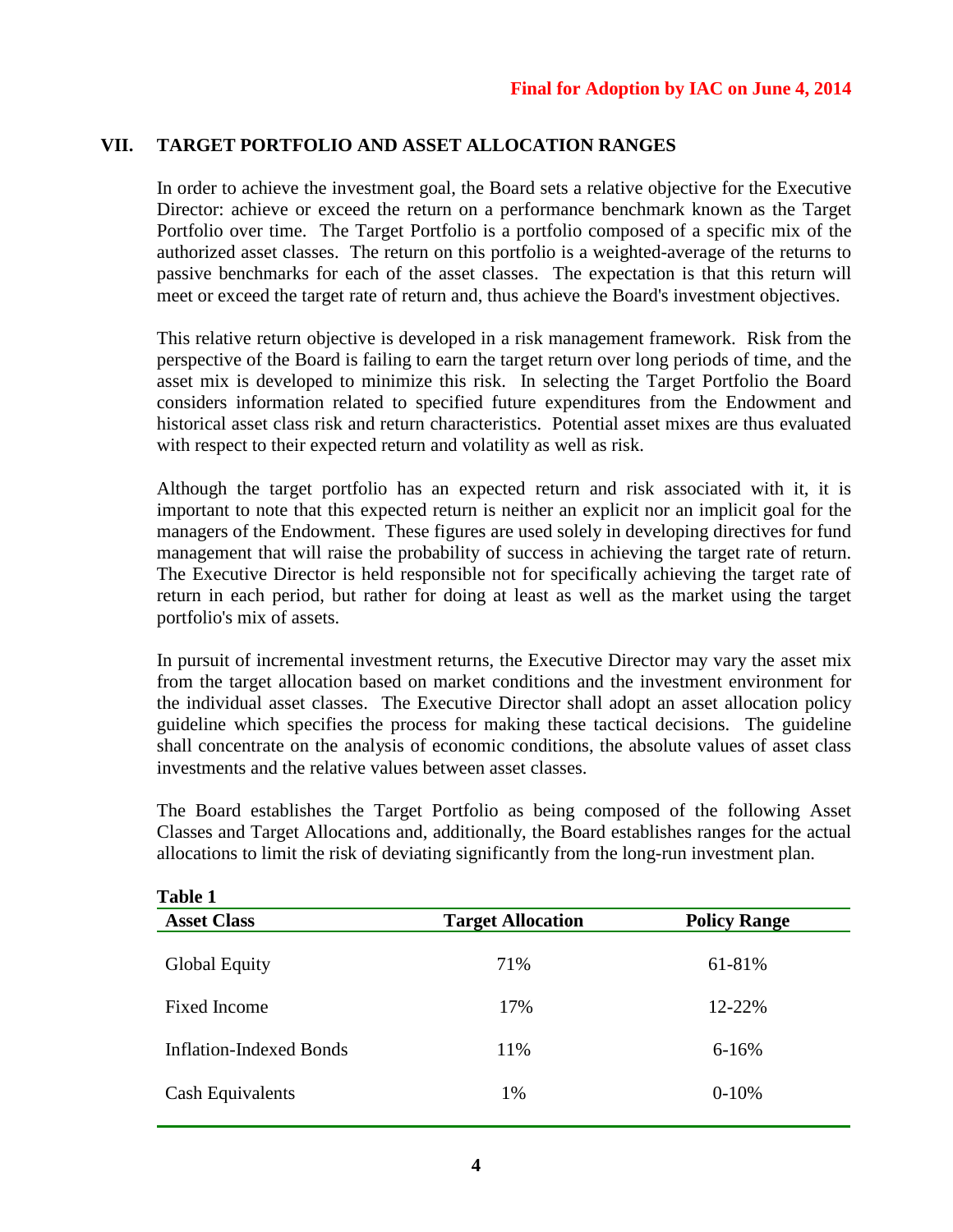For purposes of determining compliance with these Policy Ranges, an Asset Class is considered to be an aggregation of one or more portfolios with substantially the same principal asset type. As a standard management practice, portfolio managers are expected to meet their goals for all assets allocated to their portfolio.

It is expected that the Endowment will be managed in such a way that the actual allocation mix will remain within these ranges. Investment strategies or market conditions which result in an allocation position for any asset class outside of the enumerated ranges for a period exceeding thirty days shall be reported to the Board, together with a review of conditions causing the persistent deviation and a recommendation for subsequent investment action.

Notwithstanding the prior paragraph, in the event of a mandated payout from the Endowment that is expected by the Executive Director to require an accumulation of cash that exceeds ten percent of the market value of the Endowment, all asset classes' Target Allocations will float and Policy Ranges will not be applicable. During such an event, Target Allocations will be equal to the actual month-end average balances for the respective asset classes as determined by the custodian. Actual allocations will be reported monthly to the Board. Once the mandated payout has been made, Target Allocations and Policy Ranges will revert to the values in Table 1.

In adopting this plan, the board recognizes that no additional contributions are anticipated under current law.

### **VIII. PERFORMANCE MEASUREMENT**

Asset class performance is measured in accordance with a broad market index appropriate to the asset class. The following indices are used as benchmarks for the authorized asset classes:

| <b>Asset Class</b>             | <b>Index</b>                                                                                                                                                                                                                                                                                                |
|--------------------------------|-------------------------------------------------------------------------------------------------------------------------------------------------------------------------------------------------------------------------------------------------------------------------------------------------------------|
| Global Equity                  | A custom version of the Morgan Stanley Capital<br>International All Country World International Investable<br>Market Index, in dollar terms, net of withholding taxes<br>on non-resident institutional investors, adjusted to reflect<br>the exclusion of certain equities of tobacco-related<br>companies. |
| <b>Fixed Income</b>            | The Barclays Capital U.S. Aggregate Bond Index                                                                                                                                                                                                                                                              |
| <b>Inflation-Indexed Bonds</b> | The Barclays Capital U.S. Treasury Inflation Note Index.                                                                                                                                                                                                                                                    |
| Cash Equivalents               | The Standard & Poor's U.S. AAA & AA Rated<br>Government Investment Pool All 30 Day - Net Yield<br>Index                                                                                                                                                                                                     |

#### **Table 2**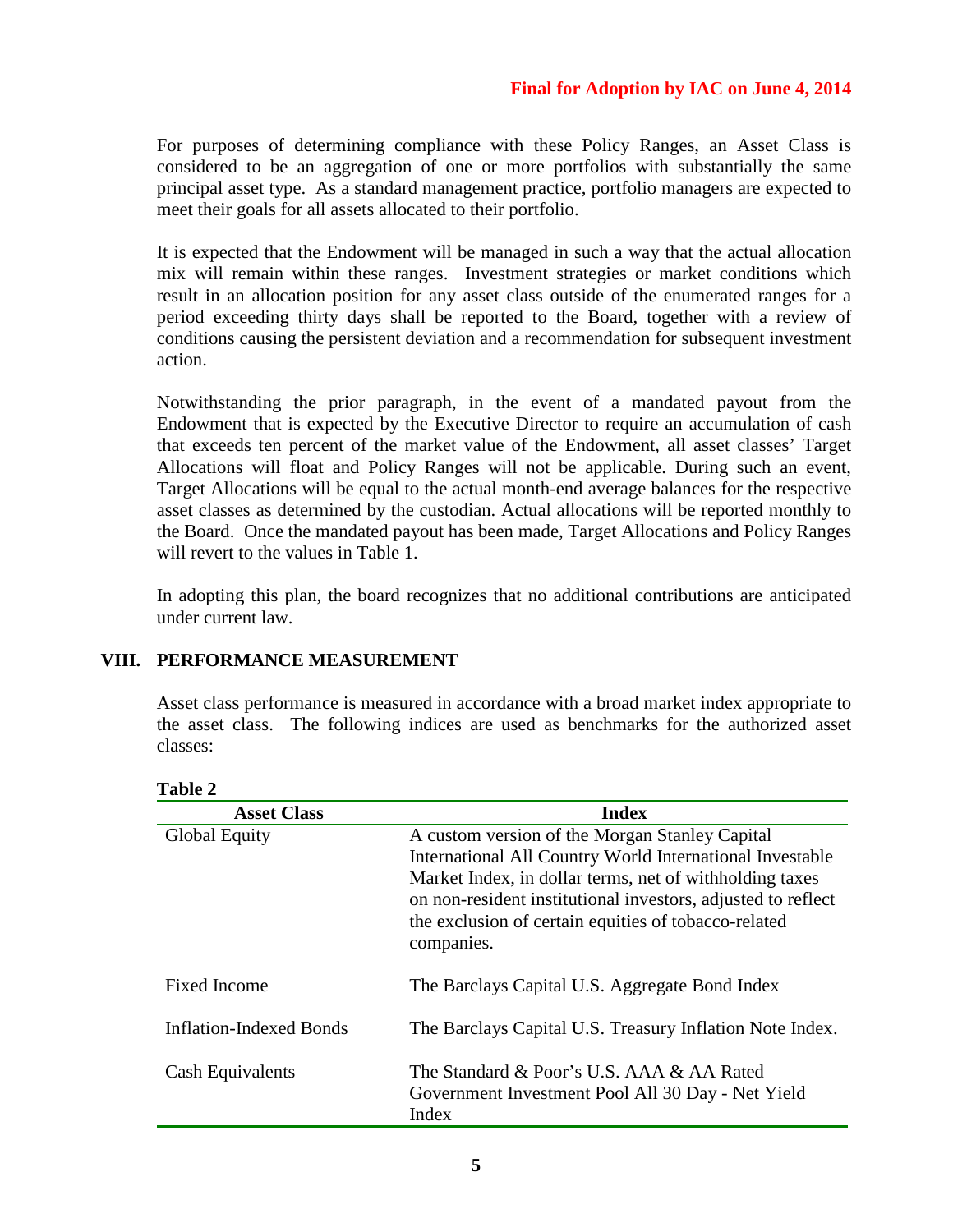The return on the Target Portfolio shall be calculated as an average of the returns to the Target Indices indicated in Table 2 weighted by the Target Allocations indicated by Table 1, (recognizing that Table 1 is suspended if a mandated payout from the Endowment is of sufficient size).

Performance measurement of asset allocation performance shall be made by comparing the actual asset allocation times the return for the appropriate indices to the target allocation times the index returns.

### **IX. ASSET CLASS PORTFOLIO MANAGEMENT**

### **General Portfolio Guidelines**

The Executive Director is responsible for developing asset class and individual portfolio policies and guidelines which reflect the goals and objectives of this Investment Policy Statement. In doing so, he is authorized to use all investment authority spelled out in Section 215.47, Florida Statutes, except as limited by this Plan or SBA Rules. The Executive Director shall develop guidelines for the selection and retention of portfolios, and shall manage all external contractual relationships in accordance with the fiduciary responsibilities of the Board.

All asset classes shall be invested to achieve or exceed the return on their respective benchmarks over a long period of time. The portfolios shall also be well diversified with respect to the benchmark.

Commingled vehicles which invest broadly in foreign small-cap equities indices and foreign emerging market equities indices, including the equities of tobacco-related companies therein, are authorized to the extent necessary to prudently manage the Endowment.

### **X. REPORTING**

The Board directs the Executive Director to coordinate the preparation of regular reports of the investment performance of the Endowment by the Board's independent performance measurement firm.

The Executive Director shall also make a status report to the Governor, the Speaker of the House of Representatives, the President of the Senate, the chairpersons of the respective appropriations and substantive committees of each chamber, and the Revenue Estimating Conference monthly.

### **XI. SBA ADMINISTRATIVE COST**

Administrative costs will be deducted from the fund at a rate not greater than that charged by the SBA for managing Florida Retirement System assets.